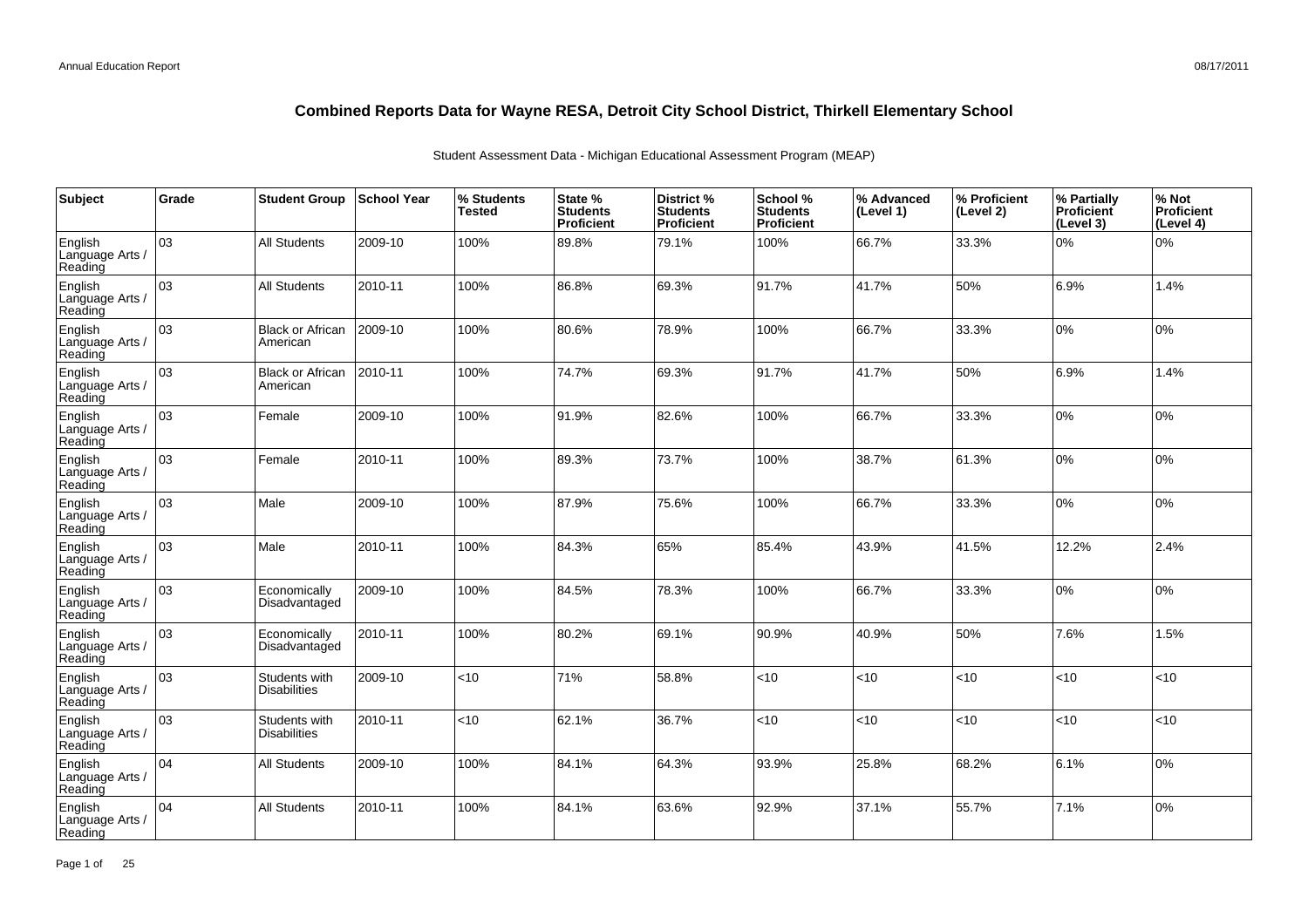| Subject                               | Grade           | <b>Student Group</b>                 | School Year | % Students<br><b>Tested</b> | State %<br><b>Students</b><br>Proficient | District %<br><b>Students</b><br><b>Proficient</b> | School %<br><b>Students</b><br><b>Proficient</b> | % Advanced<br>(Level 1) | % Proficient<br>(Level 2) | % Partially<br>Proficient<br>(Level 3) | % Not<br>Proficient<br>(Level 4) |
|---------------------------------------|-----------------|--------------------------------------|-------------|-----------------------------|------------------------------------------|----------------------------------------------------|--------------------------------------------------|-------------------------|---------------------------|----------------------------------------|----------------------------------|
| English<br>Language Arts /<br>Reading | 04              | <b>Black or African</b><br>American  | 2009-10     | 100%                        | 68.6%                                    | 64.5%                                              | 93.9%                                            | 25.8%                   | 68.2%                     | 6.1%                                   | 0%                               |
| English<br>Language Arts /<br>Reading | 04              | <b>Black or African</b><br>American  | 2010-11     | 100%                        | 69.1%                                    | 62.6%                                              | 92.8%                                            | 37.7%                   | 55.1%                     | 7.2%                                   | 0%                               |
| English<br>Language Arts /<br>Reading | 04              | Hispanic or<br>Latino                | 2010-11     | $<$ 10                      | 77.9%                                    | 70.3%                                              | < 10                                             | <10                     | $<$ 10                    | < 10                                   | <10                              |
| English<br>Language Arts /<br>Reading | 04              | Female                               | 2009-10     | 100%                        | 86.1%                                    | 67.8%                                              | 97%                                              | 33.3%                   | 63.6%                     | 3%                                     | 0%                               |
| English<br>Language Arts /<br>Reading | $\overline{04}$ | Female                               | 2010-11     | 100%                        | 87%                                      | 68.8%                                              | 93.8%                                            | 46.9%                   | 46.9%                     | 6.3%                                   | 0%                               |
| English<br>Language Arts /<br>Reading | 04              | Male                                 | 2009-10     | 100%                        | 82.1%                                    | 60.8%                                              | 90.9%                                            | 18.2%                   | 72.7%                     | 9.1%                                   | 0%                               |
| English<br>Language Arts /<br>Reading | 04              | Male                                 | 2010-11     | 100%                        | 81.3%                                    | 58.6%                                              | 92.1%                                            | 28.9%                   | 63.2%                     | 7.9%                                   | 0%                               |
| English<br>Language Arts<br>Reading   | 04              | Economically<br>Disadvantaged        | 2009-10     | 100%                        | 75.7%                                    | 63.3%                                              | 93.8%                                            | 25%                     | 68.8%                     | 6.3%                                   | 0%                               |
| English<br>Language Arts<br>Reading   | 04              | Economically<br>Disadvantaged        | 2010-11     | 100%                        | 76.1%                                    | 63.2%                                              | 92.6%                                            | 36.8%                   | 55.9%                     | 7.4%                                   | 0%                               |
| English<br>Language Arts<br>Reading   | 04              | Students with<br><b>Disabilities</b> | 2009-10     | <10                         | 58%                                      | 43.2%                                              | <10                                              | <10                     | <10                       | < 10                                   | <10                              |
| English<br>Language Arts<br>Reading   | 04              | Students with<br><b>Disabilities</b> | 2010-11     | $<$ 10                      | 54.2%                                    | 25.8%                                              | < 10                                             | <10                     | <10                       | $ $ < 10                               | <10                              |
| English<br>Language Arts<br>Reading   | 05              | <b>All Students</b>                  | 2009-10     | 100%                        | 85.2%                                    | 65.1%                                              | 93.8%                                            | 78.5%                   | 15.4%                     | 4.6%                                   | 1.5%                             |
| English<br>Language Arts<br>Reading   | 05              | <b>All Students</b>                  | 2010-11     | 100%                        | 85.1%                                    | 65.4%                                              | 82.1%                                            | 48.7%                   | 33.3%                     | 11.5%                                  | 6.4%                             |
| English<br>Language Arts<br>Reading   | 05              | <b>Black or African</b><br>American  | 2009-10     | 100%                        | 70.4%                                    | 65.2%                                              | 93.8%                                            | 78.5%                   | 15.4%                     | 4.6%                                   | 1.5%                             |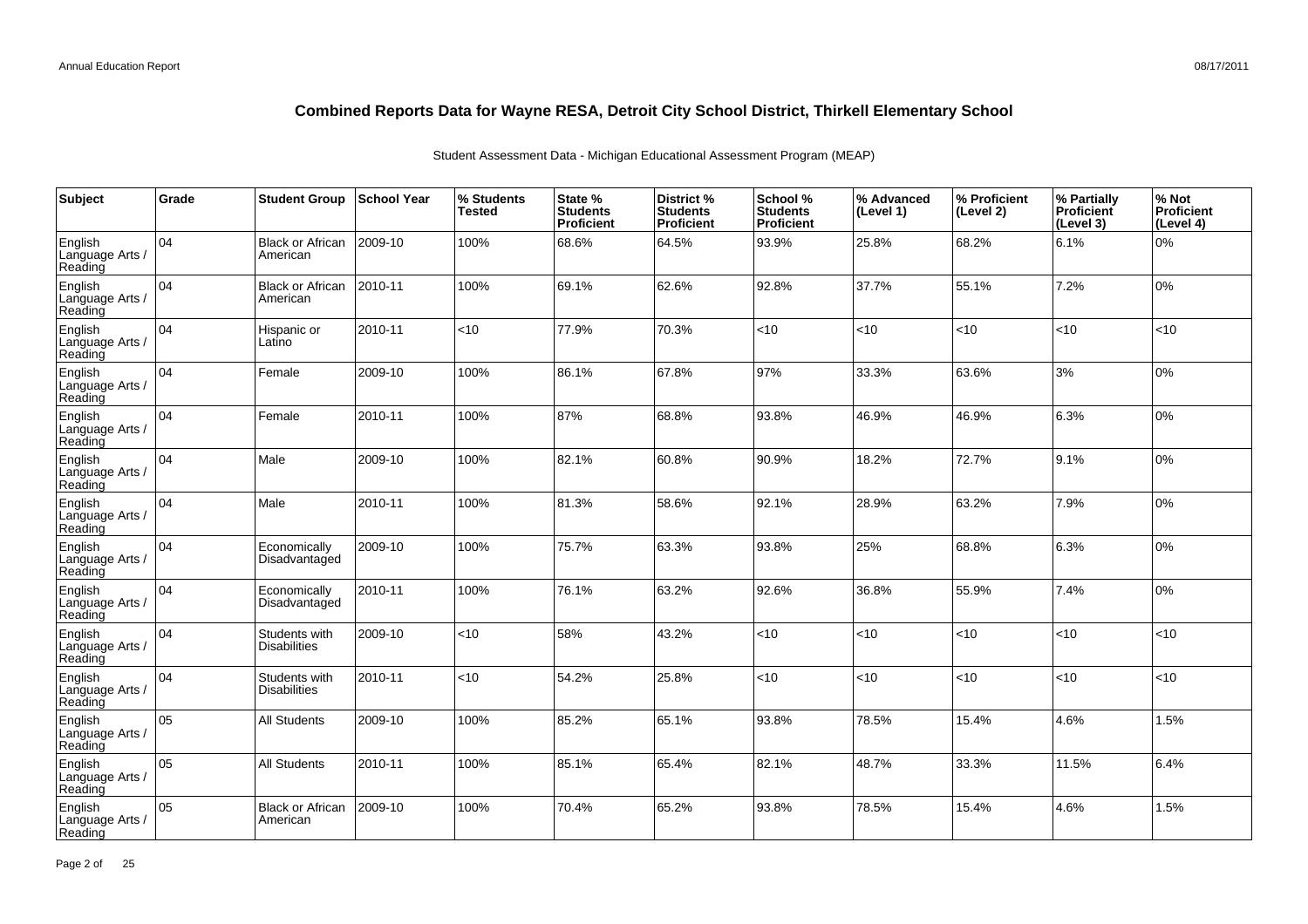| <b>Subject</b>                        | Grade | <b>Student Group</b>                 | <b>School Year</b> | % Students<br>Tested | State %<br><b>Students</b><br>Proficient | District %<br><b>Students</b><br>Proficient | School %<br><b>Students</b><br><b>Proficient</b> | % Advanced<br>(Level 1) | % Proficient<br>(Level 2) | % Partially<br>Proficient<br>(Level 3) | % Not<br><b>Proficient</b><br>(Level 4) |
|---------------------------------------|-------|--------------------------------------|--------------------|----------------------|------------------------------------------|---------------------------------------------|--------------------------------------------------|-------------------------|---------------------------|----------------------------------------|-----------------------------------------|
| English<br>Language Arts<br>Reading   | 05    | <b>Black or African</b><br>American  | 2010-11            | 100%                 | 71.6%                                    | 64.6%                                       | 82.1%                                            | 48.7%                   | 33.3%                     | 11.5%                                  | 6.4%                                    |
| English<br>Language Arts /<br>Reading | 05    | Female                               | 2009-10            | 100%                 | 86.8%                                    | 67.7%                                       | 96.2%                                            | 80.8%                   | 15.4%                     | 0%                                     | 3.8%                                    |
| English<br>Language Arts /<br>Reading | 05    | Female                               | 2010-11            | 100%                 | 87.7%                                    | 69.3%                                       | 84.1%                                            | 47.7%                   | 36.4%                     | 9.1%                                   | 6.8%                                    |
| English<br>Language Arts /<br>Reading | 05    | Male                                 | 2009-10            | 100%                 | 83.5%                                    | 62.5%                                       | 92.3%                                            | 76.9%                   | 15.4%                     | 7.7%                                   | 0%                                      |
| English<br>Language Arts<br>Reading   | 05    | Male                                 | 2010-11            | 100%                 | 82.6%                                    | 61.5%                                       | 79.4%                                            | 50%                     | 29.4%                     | 14.7%                                  | 5.9%                                    |
| English<br>Language Arts /<br>Reading | 05    | Economically<br>Disadvantaged        | 2009-10            | 100%                 | 76.6%                                    | 63.8%                                       | 93.7%                                            | 79.4%                   | 14.3%                     | 4.8%                                   | 1.6%                                    |
| English<br>Language Arts /<br>Reading | 05    | Economically<br>Disadvantaged        | 2010-11            | 100%                 | 77.4%                                    | 64.9%                                       | 82.7%                                            | 48%                     | 34.7%                     | 12%                                    | 5.3%                                    |
| English<br>Language Arts /<br>Reading | 05    | Students with<br>Disabilities        | 2009-10            | <10                  | 57.6%                                    | 36.2%                                       | $<$ 10                                           | <10                     | <10                       | < 10                                   | <10                                     |
| English<br>Language Arts<br>Reading   | 05    | Students with<br><b>Disabilities</b> | 2010-11            | <10                  | 53%                                      | 30.1%                                       | $<$ 10                                           | <10                     | <10                       | < 10                                   | <10                                     |
| <b>Mathematics</b>                    | 03    | <b>All Students</b>                  | 2009-10            | 100%                 | 94.8%                                    | 85.6%                                       | 96.1%                                            | 80.4%                   | 15.7%                     | 3.9%                                   | 0%                                      |
| Mathematics                           | 03    | <b>All Students</b>                  | 2010-11            | 100%                 | 95.3%                                    | 84%                                         | 98.6%                                            | 72.2%                   | 26.4%                     | 1.4%                                   | 0%                                      |
| <b>Mathematics</b>                    | 03    | <b>Black or African</b><br>American  | 2009-10            | 100%                 | 87.7%                                    | 85%                                         | 96.1%                                            | 80.4%                   | 15.7%                     | 3.9%                                   | 0%                                      |
| Mathematics                           | 03    | Black or African<br>American         | 2010-11            | 100%                 | 88.6%                                    | 82.9%                                       | 98.6%                                            | 72.2%                   | 26.4%                     | 1.4%                                   | 0%                                      |
| Mathematics                           | 03    | Female                               | 2009-10            | 100%                 | 94.8%                                    | 86.3%                                       | 95.2%                                            | 81%                     | 14.3%                     | 4.8%                                   | 0%                                      |
| Mathematics                           | 03    | Female                               | 2010-11            | 100%                 | 95.3%                                    | 84.2%                                       | 100%                                             | 67.7%                   | 32.3%                     | 0%                                     | 0%                                      |
| Mathematics                           | 03    | Male                                 | 2009-10            | 100%                 | 94.8%                                    | 84.8%                                       | 96.7%                                            | 80%                     | 16.7%                     | 3.3%                                   | 0%                                      |
| Mathematics                           | 03    | Male                                 | 2010-11            | 100%                 | 95.3%                                    | 83.9%                                       | 97.6%                                            | 75.6%                   | 22%                       | 2.4%                                   | 0%                                      |
| Mathematics                           | 03    | Economically<br>Disadvantaged        | 2009-10            | 100%                 | 91.9%                                    | 85.2%                                       | 96.1%                                            | 80.4%                   | 15.7%                     | 3.9%                                   | 0%                                      |
| <b>Mathematics</b>                    | 103   | Economically<br>Disadvantaged        | 2010-11            | 100%                 | 92.7%                                    | 83.5%                                       | 98.5%                                            | 74.2%                   | 24.2%                     | 1.5%                                   | 0%                                      |
| Page 3 of<br>$\overline{25}$          |       |                                      |                    |                      |                                          |                                             |                                                  |                         |                           |                                        |                                         |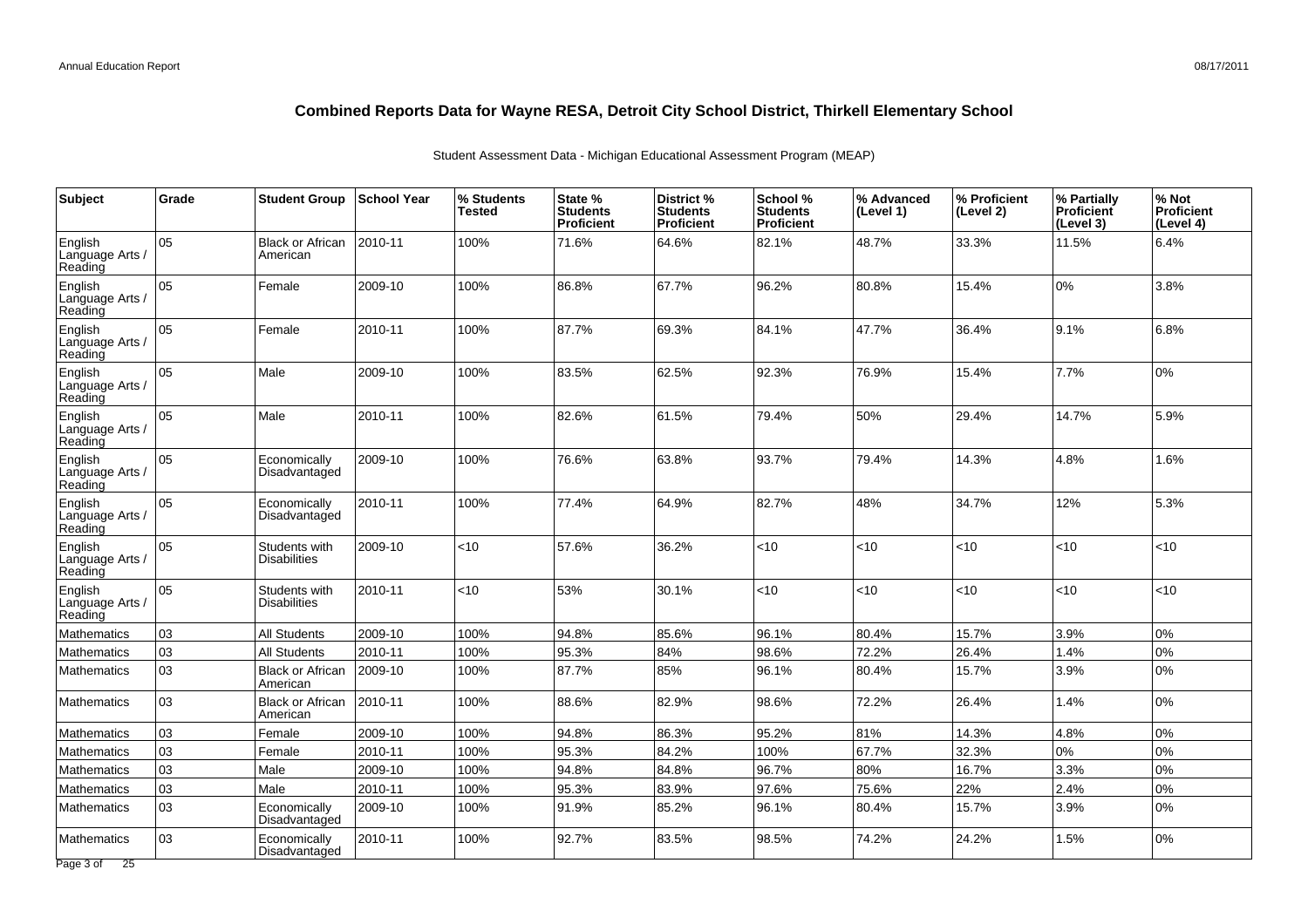| <b>Subject</b>                              | Grade | <b>Student Group</b>                 | ∣School Year | % Students<br>Tested | State %<br><b>Students</b><br><b>Proficient</b> | District %<br><b>Students</b><br><b>Proficient</b> | School %<br><b>Students</b><br><b>Proficient</b> | % Advanced<br>(Level 1) | % Proficient<br>(Level 2) | % Partially<br><b>Proficient</b><br>(Level 3) | % Not<br><b>Proficient</b><br>(Level 4) |
|---------------------------------------------|-------|--------------------------------------|--------------|----------------------|-------------------------------------------------|----------------------------------------------------|--------------------------------------------------|-------------------------|---------------------------|-----------------------------------------------|-----------------------------------------|
| <b>Mathematics</b>                          | 03    | Students with<br><b>Disabilities</b> | 2009-10      | $<$ 10               | 87.8%                                           | 78.6%                                              | $<$ 10                                           | $<$ 10                  | $<$ 10                    | < 10                                          | <10                                     |
| <b>Mathematics</b>                          | 03    | Students with<br><b>Disabilities</b> | 2010-11      | $<$ 10               | 88.7%                                           | 72.6%                                              | <10                                              | <10                     | $<$ 10                    | <10                                           | <10                                     |
| <b>Mathematics</b>                          | 04    | <b>All Students</b>                  | 2009-10      | 100%                 | 92.3%                                           | 78.5%                                              | 98.5%                                            | 64.6%                   | 33.8%                     | 1.5%                                          | 0%                                      |
| <b>Mathematics</b>                          | 04    | <b>All Students</b>                  | 2010-11      | 100%                 | 91.5%                                           | 75.4%                                              | 98.5%                                            | 75%                     | 23.5%                     | 1.5%                                          | 0%                                      |
| <b>Mathematics</b>                          | 04    | <b>Black or African</b><br>American  | 2009-10      | 100%                 | 82.3%                                           | 77.4%                                              | 98.5%                                            | 64.6%                   | 33.8%                     | 1.5%                                          | 0%                                      |
| <b>Mathematics</b>                          | 04    | <b>Black or African</b><br>American  | 2010-11      | 100%                 | 81.2%                                           | 74.1%                                              | 98.5%                                            | 74.6%                   | 23.9%                     | 1.5%                                          | 0%                                      |
| <b>Mathematics</b>                          | 04    | Hispanic or<br>Latino                | 2010-11      | $<$ 10               | 88.7%                                           | 83.6%                                              | $<$ 10                                           | $<$ 10                  | $<$ 10                    | <10                                           | <10                                     |
| <b>Mathematics</b>                          | 04    | Female                               | 2009-10      | 100%                 | 92.9%                                           | 80.4%                                              | 100%                                             | 66.7%                   | 33.3%                     | 0%                                            | 0%                                      |
| <b>Mathematics</b>                          | 04    | Female                               | 2010-11      | 100%                 | 91.6%                                           | 75.3%                                              | 96.9%                                            | 71.9%                   | 25%                       | 3.1%                                          | 0%                                      |
| <b>Mathematics</b>                          | 04    | Male                                 | 2009-10      | 100%                 | 91.6%                                           | 76.7%                                              | 96.9%                                            | 62.5%                   | 34.4%                     | 3.1%                                          | 0%                                      |
| <b>Mathematics</b>                          | 04    | Male                                 | 2010-11      | 100%                 | 91.3%                                           | 75.4%                                              | 100%                                             | 77.8%                   | 22.2%                     | 0%                                            | 0%                                      |
| <b>Mathematics</b>                          | 04    | Economically<br>Disadvantaged        | 2009-10      | 100%                 | 87.8%                                           | 78%                                                | 98.4%                                            | 63.5%                   | 34.9%                     | 1.6%                                          | 0%                                      |
| <b>Mathematics</b>                          | 04    | Economically<br>Disadvantaged        | 2010-11      | 100%                 | 86.9%                                           | 75.3%                                              | 98.5%                                            | 75.8%                   | 22.7%                     | 1.5%                                          | 0%                                      |
| <b>Mathematics</b>                          | 04    | Students with<br><b>Disabilities</b> | 2009-10      | $<$ 10               | 80%                                             | 66.6%                                              | $<$ 10                                           | $<$ 10                  | $<$ 10                    | < 10                                          | <10                                     |
| <b>Mathematics</b>                          | 04    | Students with<br><b>Disabilities</b> | 2010-11      | <10                  | 77.5%                                           | 58.6%                                              | $<$ 10                                           | <10                     | $<$ 10                    | < 10                                          | < 10                                    |
| <b>Mathematics</b>                          | 05    | <b>All Students</b>                  | 2009-10      | 100%                 | 79.5%                                           | 57%                                                | 76.9%                                            | 53.8%                   | 23.1%                     | 18.5%                                         | 4.6%                                    |
| <b>Mathematics</b>                          | 05    | <b>All Students</b>                  | 2010-11      | 100%                 | 79.9%                                           | 54.4%                                              | 84.8%                                            | 78.5%                   | 6.3%                      | 10.1%                                         | 5.1%                                    |
| <b>Mathematics</b>                          | 05    | <b>Black or African</b><br>American  | 2009-10      | 100%                 | 62.5%                                           | 56%                                                | 76.9%                                            | 53.8%                   | 23.1%                     | 18.5%                                         | 4.6%                                    |
| <b>Mathematics</b>                          | 05    | <b>Black or African</b><br>American  | 2010-11      | 100%                 | 61.3%                                           | 52.2%                                              | 84.8%                                            | 78.5%                   | 6.3%                      | 10.1%                                         | 5.1%                                    |
| <b>Mathematics</b>                          | 05    | Female                               | 2009-10      | 100%                 | 79.6%                                           | 57.3%                                              | 80.8%                                            | 57.7%                   | 23.1%                     | 15.4%                                         | 3.8%                                    |
| <b>Mathematics</b>                          | 05    | Female                               | 2010-11      | 100%                 | 80.1%                                           | 54.3%                                              | 82.2%                                            | 75.6%                   | 6.7%                      | 13.3%                                         | 4.4%                                    |
| Mathematics                                 | 05    | Male                                 | 2009-10      | 100%                 | 79.4%                                           | 56.7%                                              | 74.4%                                            | 51.3%                   | 23.1%                     | 20.5%                                         | 5.1%                                    |
| Mathematics                                 | 05    | Male                                 | 2010-11      | 100%                 | 79.7%                                           | 54.4%                                              | 88.2%                                            | 82.4%                   | 5.9%                      | 5.9%                                          | 5.9%                                    |
| <b>Mathematics</b>                          | 05    | Economically<br>Disadvantaged        | 2009-10      | 100%                 | 69.8%                                           | 56%                                                | 76.2%                                            | 54%                     | 22.2%                     | 19%                                           | 4.8%                                    |
| Mathematics<br>Page 4 of<br>$\overline{25}$ | 05    | Economically<br>Disadvantaged        | 2010-11      | 100%                 | 70.2%                                           | 53.7%                                              | 85.5%                                            | 78.9%                   | 6.6%                      | 10.5%                                         | 3.9%                                    |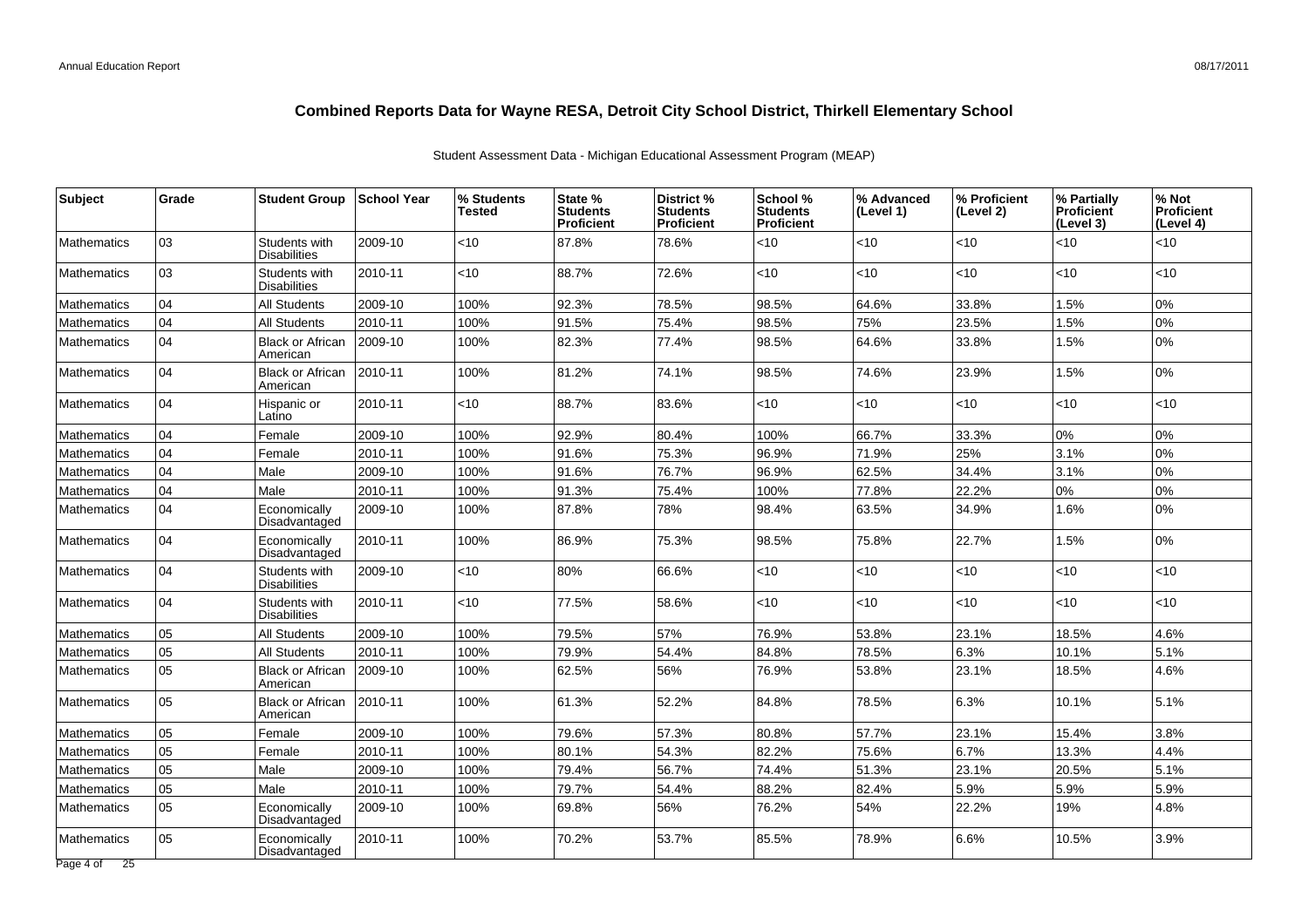| <b>Subject</b>     | <b>Grade</b> | <b>Student Group</b>                 | School Year | % Students<br><b>Tested</b> | State %<br><b>Students</b><br><b>Proficient</b> | District %<br><b>Students</b><br>Proficient | School %<br><b>Students</b><br><b>Proficient</b> | % Advanced<br>(Level 1) | ∣% Proficient<br>(Level 2) | % Partially<br>Proficient<br>(Level 3) | % Not<br>Proficient<br>(Level 4) |
|--------------------|--------------|--------------------------------------|-------------|-----------------------------|-------------------------------------------------|---------------------------------------------|--------------------------------------------------|-------------------------|----------------------------|----------------------------------------|----------------------------------|
| <b>Mathematics</b> | l 05         | Students with<br><b>Disabilities</b> | 2009-10     | $ $ < 10                    | 52.8%                                           | 33.6%                                       | $<$ 10                                           | < 10                    | l<10                       | $ $ < 10                               | $ $ < 10                         |
| <b>Mathematics</b> | 05           | Students with<br><b>Disabilities</b> | 2010-11     | $ $ < 10                    | 50.2%                                           | 28.7%                                       | $<$ 10                                           | < 10                    | l<10                       | $ $ < 10                               | < 10                             |
| Science            | 05           | All Students                         | 2009-10     | 100%                        | 81%                                             | 56.6%                                       | 92.2%                                            | 64.1%                   | 28.1%                      | 6.3%                                   | 1.6%                             |
| Science            | 05           | All Students                         | 2010-11     | 100%                        | 78.1%                                           | 47.6%                                       | 96%                                              | 81.3%                   | 14.7%                      | 4%                                     | 0%                               |
| Science            | 05           | <b>Black or African</b><br>American  | 2009-10     | 100%                        | 59.6%                                           | 56.1%                                       | 92.2%                                            | 64.1%                   | 28.1%                      | 6.3%                                   | 1.6%                             |
| Science            | 05           | <b>Black or African</b><br>American  | 2010-11     | 100%                        | 52.8%                                           | 45.5%                                       | 96%                                              | 81.3%                   | 14.7%                      | 4%                                     | 0%                               |
| Science            | 05           | Female                               | 2009-10     | 100%                        | 81.1%                                           | 56.3%                                       | 96.2%                                            | 65.4%                   | 30.8%                      | 3.8%                                   | 0%                               |
| Science            | 05           | Female                               | 2010-11     | 100%                        | 78.6%                                           | 48.3%                                       | 95.2%                                            | 83.3%                   | 11.9%                      | 4.8%                                   | 0%                               |
| Science            | 105          | Male                                 | 2009-10     | 100%                        | 80.8%                                           | 56.9%                                       | 89.5%                                            | 63.2%                   | 26.3%                      | 7.9%                                   | 2.6%                             |
| Science            | l 05         | Male                                 | 2010-11     | 100%                        | 77.5%                                           | 47%                                         | 97%                                              | 78.8%                   | 18.2%                      | 3%                                     | 0%                               |
| Science            | 05           | Economically<br>Disadvantaged        | 2009-10     | 100%                        | 70.6%                                           | 55.4%                                       | 91.9%                                            | 62.9%                   | 29%                        | 6.5%                                   | 1.6%                             |
| Science            | 05           | Economically<br>Disadvantaged        | 2010-11     | 100%                        | 66.6%                                           | 46.6%                                       | 95.8%                                            | 83.3%                   | 12.5%                      | 4.2%                                   | 0%                               |
| Science            | 05           | Students with<br><b>Disabilities</b> | 2009-10     | $ $ < 10                    | 60.7%                                           | 36.6%                                       | $<$ 10                                           | < 10                    | $ $ < 10                   | $ $ < 10                               | $ $ < 10                         |
| Science            | 105          | Students with<br><b>Disabilities</b> | 2010-11     | $ $ < 10                    | 54.1%                                           | 26.1%                                       | $<$ 10                                           | < 10                    | $ $ < 10                   | $ $ < 10                               | $ $ < 10                         |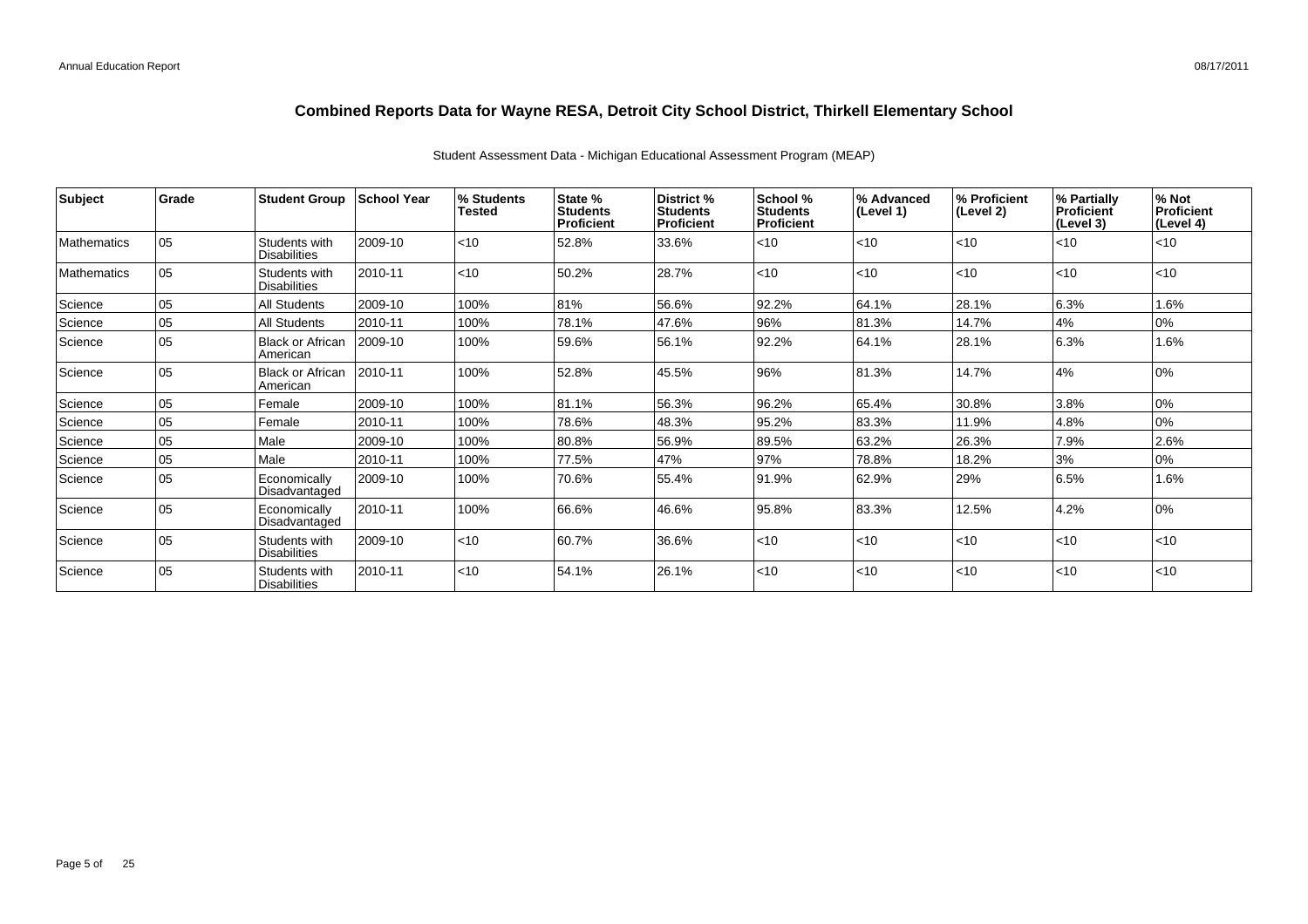Student Assessment Data - Michigan Merit Examination (MME)

| Subject | Grade | ⊺Student Group | School Year | <b>Students</b> l%<br><b>Tested</b> | State %<br><b>Students</b><br><b>Proficient</b> | District %<br><b>Students</b><br>Proficient | School %<br>Students<br><b>Proficien</b> | 1 O /<br><i>/</i> ∘ Advanced<br>∣(Level 1' | % Proficient<br>$ $ (Level 2) | <sup>1</sup> % Partiali<br>Proficient<br>$ $ (Level $3$ | % Not<br>Proficient<br>(Level 4) |
|---------|-------|----------------|-------------|-------------------------------------|-------------------------------------------------|---------------------------------------------|------------------------------------------|--------------------------------------------|-------------------------------|---------------------------------------------------------|----------------------------------|
|---------|-------|----------------|-------------|-------------------------------------|-------------------------------------------------|---------------------------------------------|------------------------------------------|--------------------------------------------|-------------------------------|---------------------------------------------------------|----------------------------------|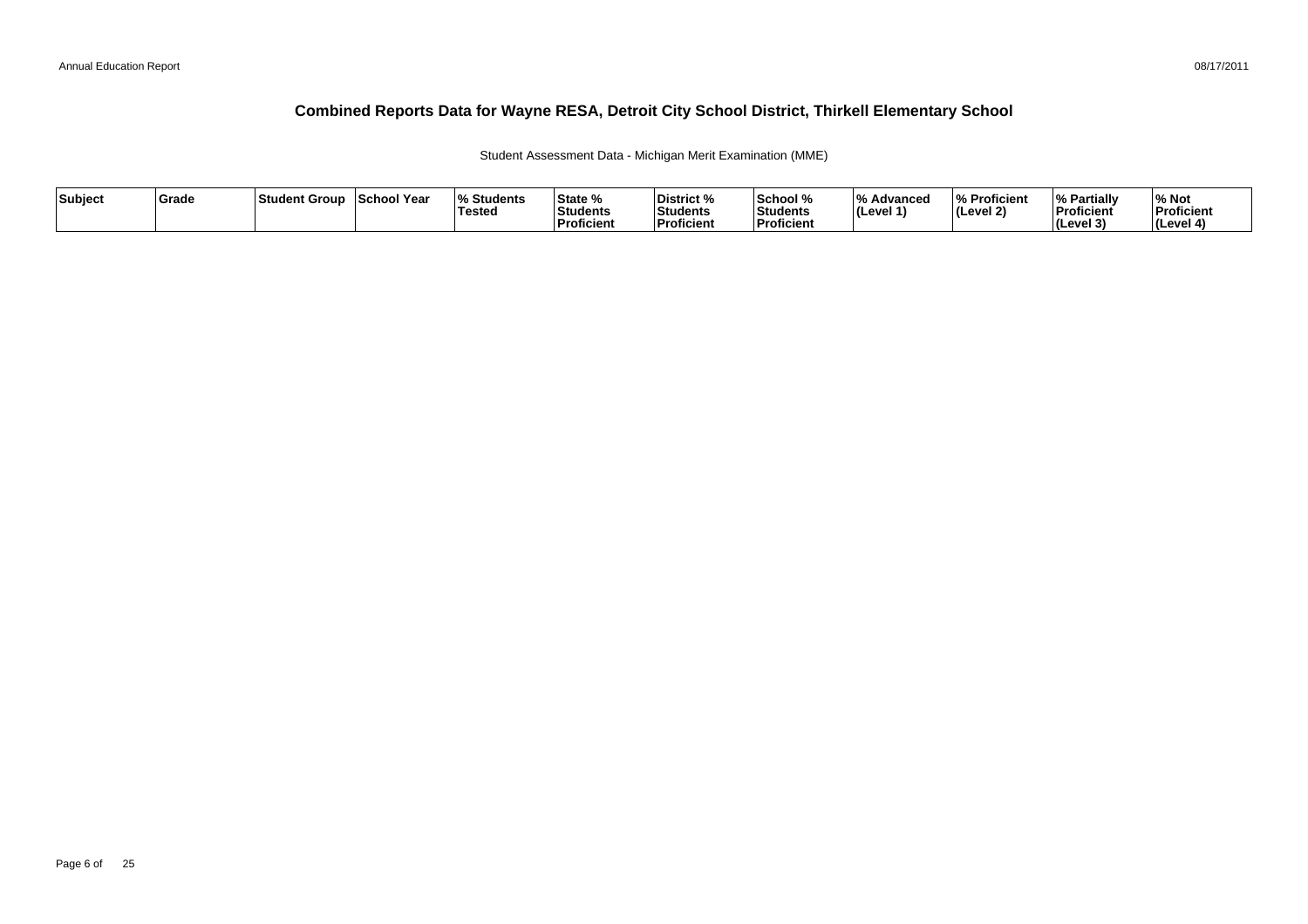|  |  |  | Student Assessment Data - MI-Access: Functional Independence |
|--|--|--|--------------------------------------------------------------|
|  |  |  |                                                              |

| Subject     | <b>Grade</b> | <b>Student Group</b>                | <b>School Year</b> | % Students<br><b>Tested</b> | <b>State % Students District %</b><br><b>Proficient</b> | <b>Students</b><br>Proficient | School %<br><b>Students</b><br><b>Proficient</b> | % Surpassed<br>(Level 1) | % Attained<br>(Level 2) | % Emerging<br>(Level $3\bar{)}$ |
|-------------|--------------|-------------------------------------|--------------------|-----------------------------|---------------------------------------------------------|-------------------------------|--------------------------------------------------|--------------------------|-------------------------|---------------------------------|
| Mathematics | 04           | <b>All Students</b>                 | 2009-10            | $<$ 10                      | 85%                                                     | 59.8%                         | $<$ 10                                           | $<$ 10                   | $<$ 10                  | $<$ 10                          |
| Mathematics | 04           | <b>All Students</b>                 | 2010-11            | $<$ 10                      | 82.9%                                                   | 64.5%                         | $<$ 10                                           | < 10                     | <10                     | $<$ 10                          |
| Mathematics | 04           | <b>Black or African</b><br>American | 2009-10            | $<$ 10                      | 76.2%                                                   | 57.5%                         | $<$ 10                                           | < 10                     | <10                     | <10                             |
| Mathematics | 04           | <b>Black or African</b><br>American | 2010-11            | $<$ 10                      | 79.1%                                                   | 62.9%                         | <10                                              | <10                      | <10                     | $<$ 10                          |
| Mathematics | 04           | Male                                | 2009-10            | <10                         | 85.9%                                                   | 62.3%                         | <10                                              | < 10                     | <10                     | $<$ 10                          |
| Mathematics | 04           | Male                                | 2010-11            | $<$ 10                      | 84.3%                                                   | 72.1%                         | $<$ 10                                           | < 10                     | <10                     | $<$ 10                          |
| Mathematics | 05           | <b>All Students</b>                 | 2009-10            | $<$ 10                      | 71.1%                                                   | 47.4%                         | <10                                              | < 10                     | <10                     | $<$ 10                          |
| Mathematics | 05           | <b>All Students</b>                 | 2010-11            | <10                         | 71.6%                                                   | 56.5%                         | <10                                              | $<10$                    | <10                     | < 10                            |
| Mathematics | l 05         | <b>Black or African</b><br>American | 2009-10            | $<$ 10                      | 65.3%                                                   | 48.2%                         | <10                                              | $ $ < 10                 | <10                     | < 10                            |
| Mathematics | 05           | <b>Black or African</b><br>American | 2010-11            | $<$ 10                      | 64.5%                                                   | 57.6%                         | <10                                              | $<$ 10                   | <10                     | $<$ 10                          |
| Mathematics | 05           | Female                              | 2009-10            | <10                         | 65.4%                                                   | 39.5%                         | <10                                              | $<10$                    | <10                     | < 10                            |
| Mathematics | l 05         | Male                                | 2009-10            | $<$ 10                      | 74.2%                                                   | 51.3%                         | <10                                              | $<$ 10                   | <10                     | $<$ 10                          |
| Mathematics | 05           | Male                                | 2010-11            | $<$ 10                      | 74.4%                                                   | 60%                           | $<$ 10                                           | < 10                     | < 10                    | $<$ 10                          |
| Science     | 05           | All Students                        | 2009-10            | $<$ 10                      | 58%                                                     | 30.1%                         | $<$ 10                                           | < 10                     | < 10                    | $<$ 10                          |
| Science     | 05           | <b>All Students</b>                 | 2010-11            | $<$ 10                      | 56.8%                                                   | 41.9%                         | $<$ 10                                           | $<10$                    | < 10                    | $<$ 10                          |
| Science     | 05           | <b>Black or African</b><br>American | 2009-10            | $<$ 10                      | 48.2%                                                   | 29.7%                         | <10                                              | $<10$                    | <10                     | $<$ 10                          |
| Science     | 05           | <b>Black or African</b><br>American | 2010-11            | $<$ 10                      | 47.1%                                                   | 43%                           | <10                                              | $<$ 10                   | <10                     | $<$ 10                          |
| Science     | 05           | Female                              | 2009-10            | < 10                        | 51.1%                                                   | 21.1%                         | <10                                              | < 10                     | < 10                    | $<$ 10                          |
| Science     | 05           | Male                                | 2009-10            | <10                         | 61.6%                                                   | 34.7%                         | $<$ 10                                           | < 10                     | < 10                    | $<$ 10                          |
| Science     | 05           | Male                                | 2010-11            | $<$ 10                      | 59.6%                                                   | 38%                           | $<$ 10                                           | < 10                     | < 10                    | $<10$                           |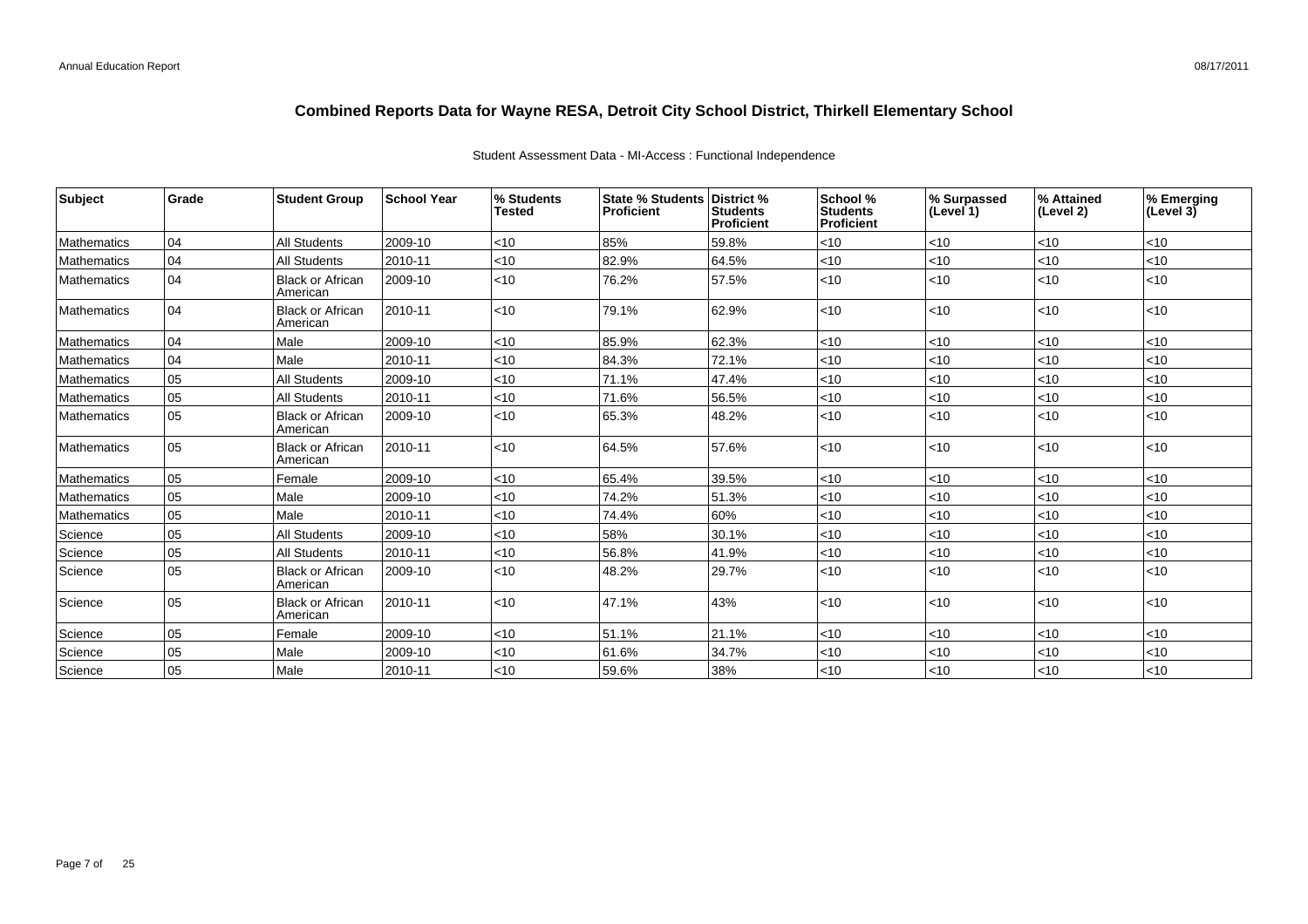Student Assessment Data - MI-Access : Supported Independence

| Subject | <b>Srade</b> | <b>Student Group</b> | <b>School Year</b> | $\Omega$<br><b>Students</b><br>Tested | <b>State % Students District %</b><br><b>Proficient</b> | <b>Students</b><br>Proficient | School %<br><b>Students</b><br><b>Proficient</b> | % Surpassed<br>(Level 1 | l 0/<br>Attained<br>(Level 2) | Emerging<br>$ $ (Level 3' |
|---------|--------------|----------------------|--------------------|---------------------------------------|---------------------------------------------------------|-------------------------------|--------------------------------------------------|-------------------------|-------------------------------|---------------------------|
|---------|--------------|----------------------|--------------------|---------------------------------------|---------------------------------------------------------|-------------------------------|--------------------------------------------------|-------------------------|-------------------------------|---------------------------|

08/17/2011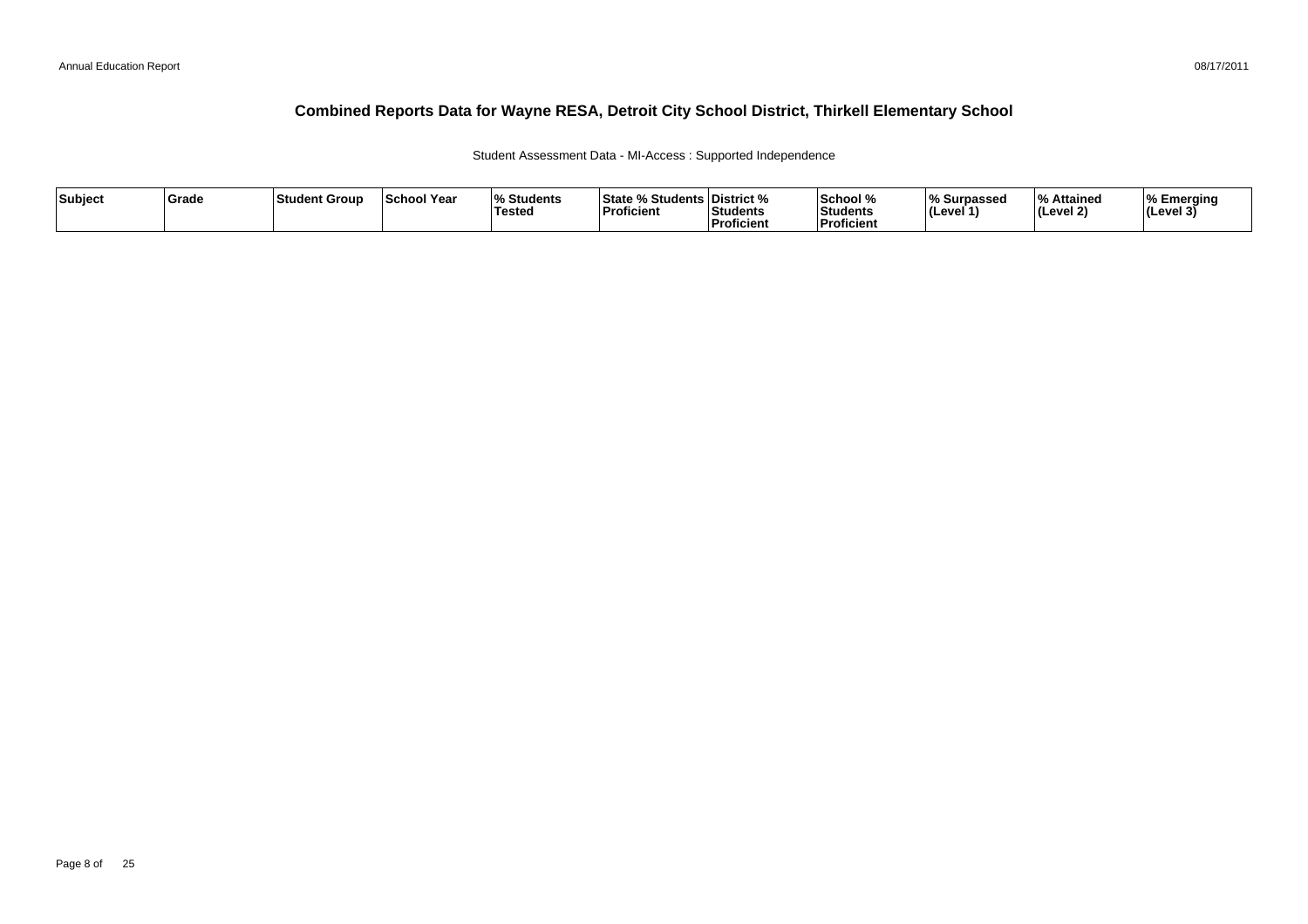#### Student Assessment Data - MI-Access : Participation

| Subject | Grade | ∣Student Group | <b>School Year</b> | 07.<br>Students<br>Tested | <sup>৹⁄</sup> Students ∟<br><b>State</b><br>'Proficient | <b>District</b> %<br>Students<br><sup>'</sup> Proficient | School %<br>Students<br>--<br>Proficient | ∧ Surpassed<br>⊺(Level ′ | ہ Attained<br>Level 2) | % Emerging<br>$ $ (Level 3) |
|---------|-------|----------------|--------------------|---------------------------|---------------------------------------------------------|----------------------------------------------------------|------------------------------------------|--------------------------|------------------------|-----------------------------|
|---------|-------|----------------|--------------------|---------------------------|---------------------------------------------------------|----------------------------------------------------------|------------------------------------------|--------------------------|------------------------|-----------------------------|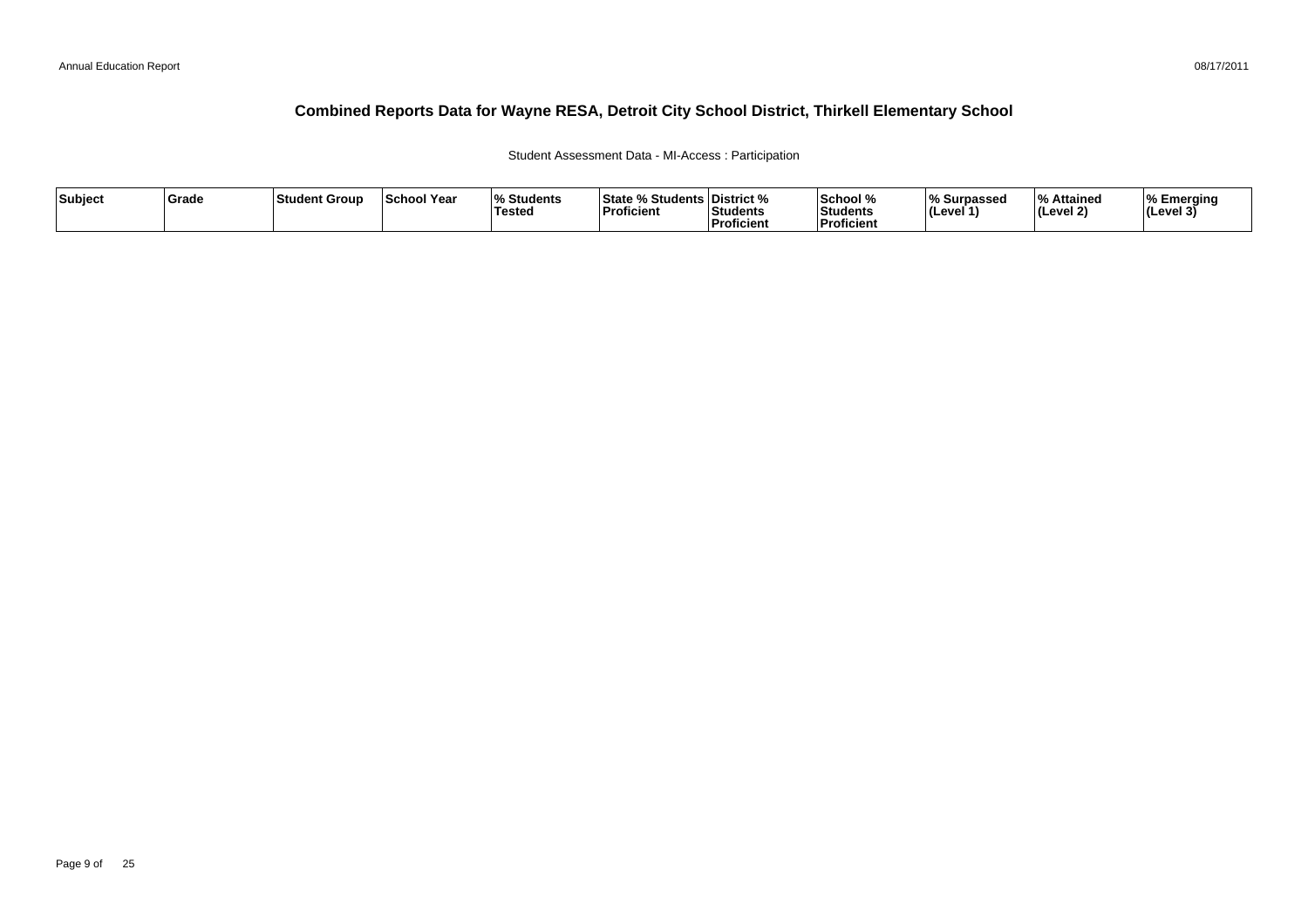#### Student Assessment Data - MEAP-Access

| Subject | ∣Grade | ⊺Student Group | <b>School Year</b> | <b>Students</b><br>Tested | <b>State % Students District %</b><br>Proficient | <b>Students</b><br><b>Proficient</b> | School %<br><b>Students</b><br>Proficient | <b>Level</b> | $\mathbf{a}$<br>. Level 7 | $\frac{1}{6}$ Level 3 |
|---------|--------|----------------|--------------------|---------------------------|--------------------------------------------------|--------------------------------------|-------------------------------------------|--------------|---------------------------|-----------------------|
|---------|--------|----------------|--------------------|---------------------------|--------------------------------------------------|--------------------------------------|-------------------------------------------|--------------|---------------------------|-----------------------|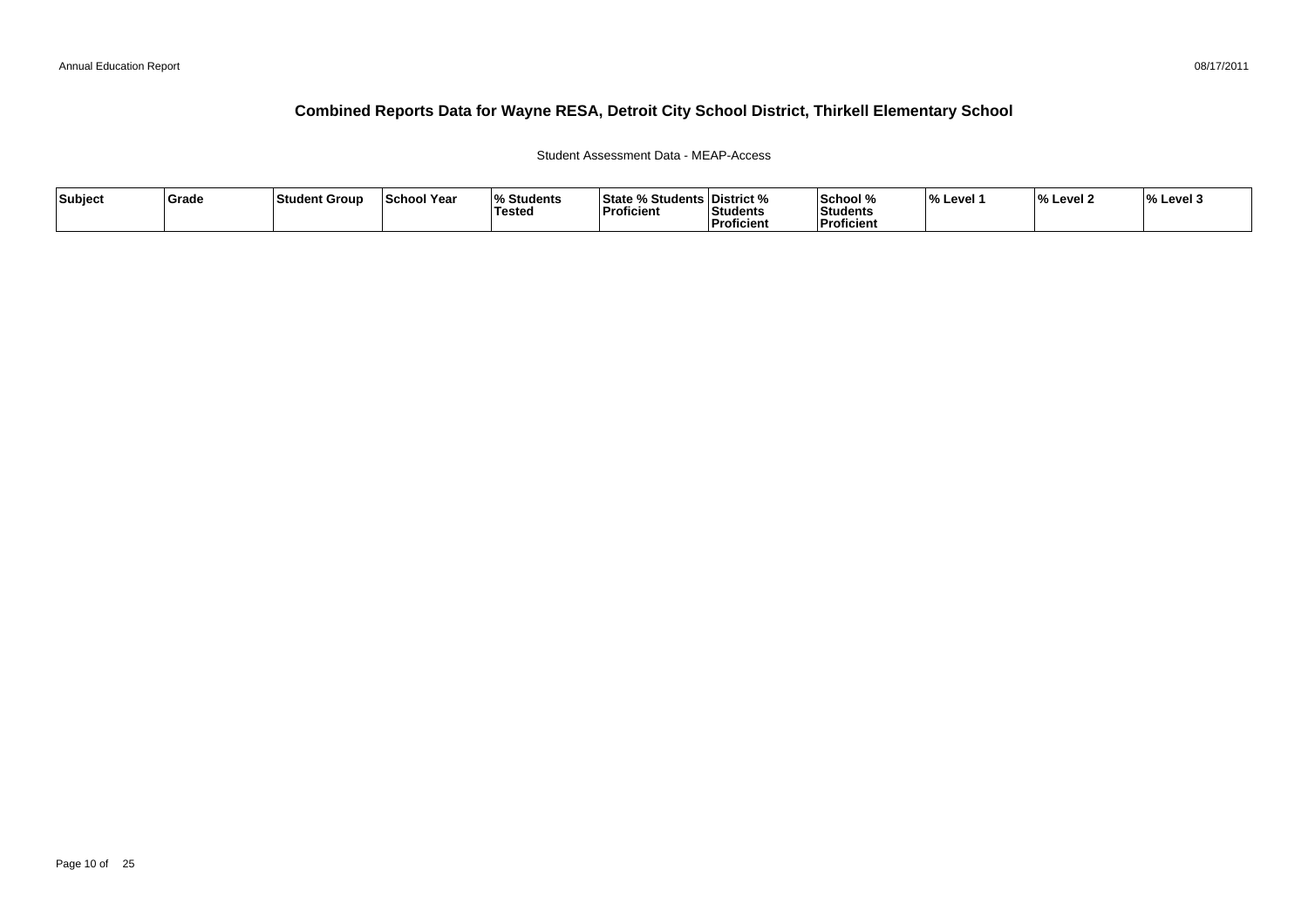#### AYP Detail Data

| <b>Student Group</b>                           | Location        | <b>Subject</b>                     | % Tested (Goal 95%) | % Proficient for AYP* |
|------------------------------------------------|-----------------|------------------------------------|---------------------|-----------------------|
| <b>All Students</b>                            | State           | English Language Arts /<br>Reading | 98.9%               | 93.7%                 |
| All Students                                   | <b>State</b>    | <b>Mathematics</b>                 | 98.6%               | 94.4%                 |
| All Students                                   | <b>District</b> | English Language Arts /<br>Reading | 94.9%               | 85.2%                 |
| All Students                                   | District        | <b>Mathematics</b>                 | 94%                 | 87.5%                 |
| All Students                                   | School          | English Language Arts /<br>Reading | 97.4%               | 93.7%                 |
| <b>All Students</b>                            | School          | Mathematics                        | 97.8%               | 92.3%                 |
| American Indian or Alaska<br><b>Native</b>     | State           | English Language Arts /<br>Reading | 98.4%               | 92.1%                 |
| American Indian or Alaska<br>Native            | <b>State</b>    | <b>Mathematics</b>                 | 98.1%               | 93.4%                 |
| American Indian or Alaska<br>Native            | <b>District</b> | English Language Arts /<br>Reading | 93.3%               | 89.5%                 |
| American Indian or Alaska<br>Native            | <b>District</b> | Mathematics                        | 91.7%               | 87.1%                 |
| Asian, Native Hawaiian, or<br>Pacific Islander | State           | English Language Arts /<br>Reading | 100.5%              | 96.5%                 |
| Asian, Native Hawaiian, or<br>Pacific Islander | State           | <b>Mathematics</b>                 | 99.3%               | 97.4%                 |
| Asian, Native Hawaiian, or<br>Pacific Islander | <b>District</b> | English Language Arts /<br>Reading | 98.5%               | 90%                   |
| Asian. Native Hawaiian, or<br>Pacific Islander | <b>District</b> | <b>Mathematics</b>                 | 98.5%               | 95.5%                 |
| <b>Black or African American</b>               | State           | English Language Arts /<br>Reading | 96.8%               | 87.7%                 |
| <b>Black or African American</b>               | <b>State</b>    | <b>Mathematics</b>                 | 96.4%               | 88.9%                 |
| <b>Black or African American</b>               | <b>District</b> | English Language Arts /<br>Reading | 94.8%               | 84.7%                 |
| <b>Black or African American</b>               | <b>District</b> | <b>Mathematics</b>                 | 93.8%               | 86.5%                 |
| <b>Black or African American</b>               | School          | English Language Arts /<br>Reading | 97.3%               | 93.7%                 |
| <b>Black or African American</b>               | School          | <b>Mathematics</b>                 | 97.8%               | 92.3%                 |
| Hispanic or Latino                             | State           | English Language Arts /<br>Reading | 98.8%               | 91.7%                 |
| Hispanic or Latino                             | State           | <b>Mathematics</b>                 | 98.1%               | 93.4%                 |
| Hispanic or Latino                             | District        | English Language Arts /<br>Reading | 95.5%               | 88.8%                 |
| Hispanic or Latino                             | District        | Mathematics                        | 94.9%               | 94%                   |
| Hispanic or Latino                             | School          | English Language Arts /<br>Reading | <30                 | $30$                  |
| Hispanic or Latino                             | School          | Mathematics                        | $30$                | <30                   |
| Two or More Races                              | State           | English Language Arts /<br>Reading | 99.2%               | 94.1%                 |
| Two or More Races                              | State           | Mathematics                        | 99%                 | 94.9%                 |
| Two or More Races                              | District        | English Language Arts /<br>Reading | $30$                | <30                   |
| Two or More Races                              | District        | Mathematics                        | $30$                | <30                   |
| White                                          | <b>State</b>    | English Language Arts /<br>Reading | 99.4%               | 95.1%                 |
| White                                          | <b>State</b>    | <b>Mathematics</b>                 | 99.2%               | 95.6%                 |
| White                                          | <b>District</b> | English Language Arts /<br>Reading | 96.8%               | 84.5%                 |
| White                                          | <b>District</b> | Mathematics                        | 94.9%               | 91.3%                 |
| Economically<br>Disadvantaged                  | <b>State</b>    | English Language Arts /<br>Reading | 98.4%               | 90.4%                 |
| Economically<br>Disadvantaged                  | State           | <b>Mathematics</b>                 | 98.1%               | 91.9%                 |
| Economically<br>Disadvantaged                  | District        | English Language Arts /<br>Reading | 95.1%               | 85.1%                 |
| Economically<br>Disadvantaged                  | <b>District</b> | Mathematics                        | 94.3%               | 87.6%                 |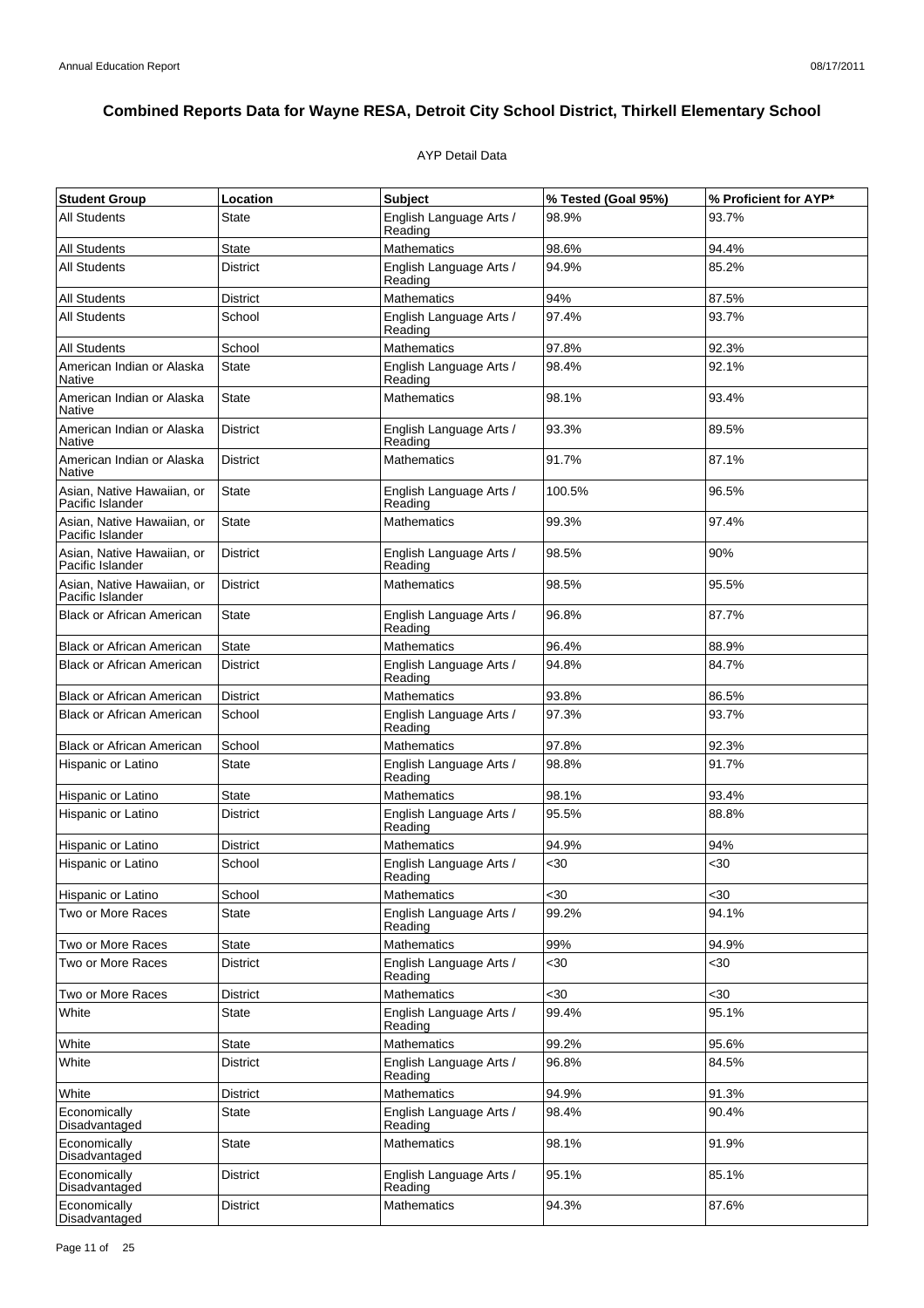#### AYP Detail Data

| <b>Student Group</b>              | Location        | <b>Subject</b>                     | % Tested (Goal 95%) | % Proficient for AYP* |
|-----------------------------------|-----------------|------------------------------------|---------------------|-----------------------|
| Economically<br>Disadvantaged     | School          | English Language Arts /<br>Reading | 97.7%               | 94%                   |
| Economically<br>Disadvantaged     | School          | Mathematics                        | 98.1%               | 93.5%                 |
| <b>Limited English Proficient</b> | <b>State</b>    | English Language Arts /<br>Reading | 99%                 | 85.3%                 |
| <b>Limited English Proficient</b> | <b>State</b>    | <b>Mathematics</b>                 | 98.2%               | 91.2%                 |
| <b>Limited English Proficient</b> | <b>District</b> | English Language Arts /<br>Reading | 96.2%               | 88.6%                 |
| Limited English Proficient        | <b>District</b> | <b>Mathematics</b>                 | 95.9%               | 93.8%                 |
| <b>Students with Disabilities</b> | <b>State</b>    | English Language Arts /<br>Reading | 97.8%               | 72.9%                 |
| <b>Students with Disabilities</b> | <b>State</b>    | <b>Mathematics</b>                 | 97.6%               | 78.9%                 |
| <b>Students with Disabilities</b> | <b>District</b> | English Language Arts /<br>Reading | 90.1%               | 55.3%                 |
| <b>Students with Disabilities</b> | <b>District</b> | Mathematics                        | 88.8%               | 66.5%                 |
| <b>Students with Disabilities</b> | School          | English Language Arts /<br>Reading | $30$                | $30$                  |
| <b>Students with Disabilities</b> | School          | <b>Mathematics</b>                 | $30$                | $30$                  |

Note: 1100 Recently arrived LEP students took part in the State's ELPA instead of the MEAP/MME/MI-Access.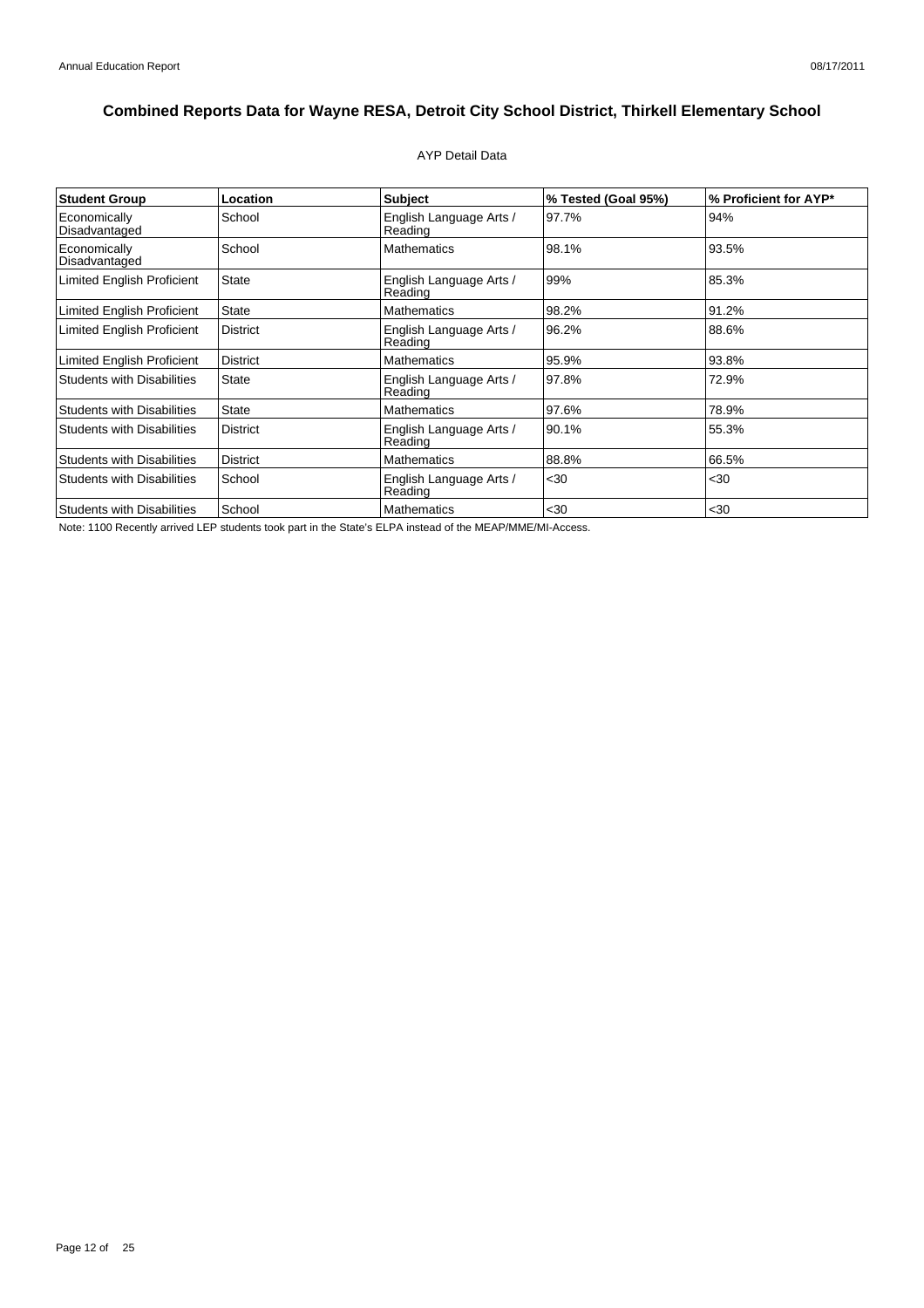AYP Detail Data - Graduation Rate

| <b>Student Group</b>                        | Location        | <b>Graduation Rate (High Schools only) (Goal</b><br>80%) |
|---------------------------------------------|-----------------|----------------------------------------------------------|
| <b>All Students</b>                         | <b>State</b>    | 75.96%                                                   |
| <b>All Students</b>                         | <b>District</b> | 62.27%                                                   |
| American Indian or Alaska Native            | <b>State</b>    | 65.87%                                                   |
| American Indian or Alaska Native            | <b>District</b> | 67.65%                                                   |
| Asian, Native Hawaiian, or Pacific Islander | <b>State</b>    | 87.07%                                                   |
| Asian, Native Hawaiian, or Pacific Islander | <b>District</b> | 70.69%                                                   |
| <b>Black or African American</b>            | <b>State</b>    | 57.97%                                                   |
| <b>Black or African American</b>            | <b>District</b> | 62.72%                                                   |
| Hispanic or Latino                          | <b>State</b>    | 63.52%                                                   |
| Hispanic or Latino                          | <b>District</b> | 59.11%                                                   |
| Two or More Races                           | <b>State</b>    | 66.55%                                                   |
| White                                       | <b>State</b>    | 82.04%                                                   |
| White                                       | <b>District</b> | 39.17%                                                   |
| Economically Disadvantaged                  | <b>State</b>    | 66.59%                                                   |
| <b>Economically Disadvantaged</b>           | <b>District</b> | 63.16%                                                   |
| <b>Limited English Proficient</b>           | <b>State</b>    | 83.13%                                                   |
| Limited English Proficient                  | <b>District</b> | $<$ 10                                                   |
| <b>Students with Disabilities</b>           | <b>State</b>    | 58.68%                                                   |
| <b>Students with Disabilities</b>           | <b>District</b> | 45.79%                                                   |

\* All data based on students enrolled for a full academic year.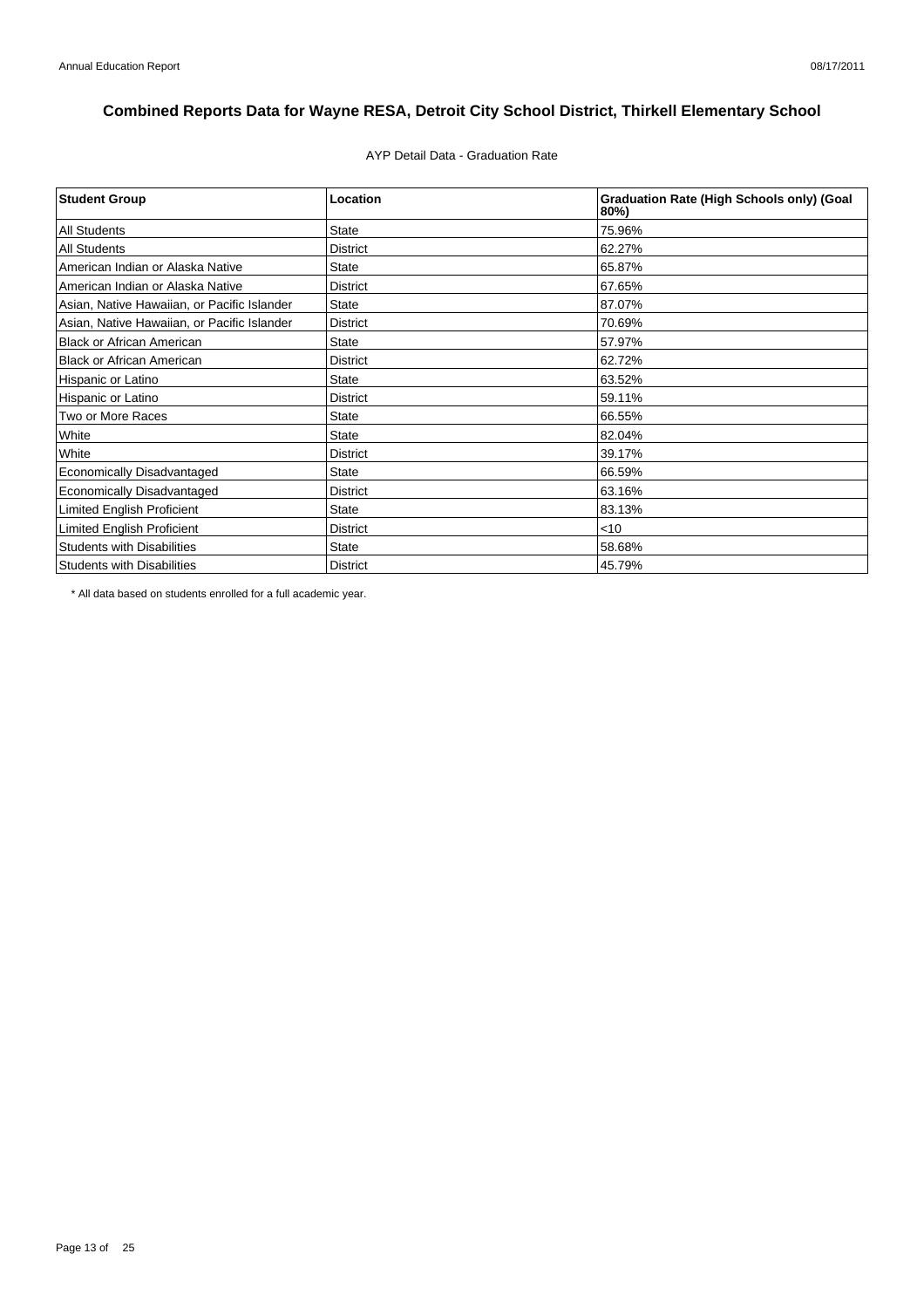# AYP Detail Data - Attendance Rate

| <b>Student Group</b>                        | Location        | Attendance Rate (Goal 90%) |
|---------------------------------------------|-----------------|----------------------------|
| <b>All Students</b>                         | <b>State</b>    | 94.9%                      |
| <b>All Students</b>                         | <b>District</b> | 88.8%                      |
| <b>All Students</b>                         | School          | 89.5%                      |
| American Indian or Alaska Native            | <b>State</b>    | 94%                        |
| American Indian or Alaska Native            | <b>District</b> | 88.6%                      |
| Asian, Native Hawaiian, or Pacific Islander | <b>State</b>    | 96.6%                      |
| Asian, Native Hawaiian, or Pacific Islander | <b>District</b> | 93.4%                      |
| <b>Black or African American</b>            | <b>State</b>    | 91.9%                      |
| <b>Black or African American</b>            | <b>District</b> | 88.4%                      |
| <b>Black or African American</b>            | School          | 89.5%                      |
| Hispanic or Latino                          | <b>State</b>    | 94.2%                      |
| Hispanic or Latino                          | <b>District</b> | 91.8%                      |
| Two or More Races                           | <b>State</b>    | 94.7%                      |
| White                                       | State           | 95.6%                      |
| White                                       | <b>District</b> | 89.1%                      |
| Economically Disadvantaged                  | <b>State</b>    | 93.4%                      |
| Economically Disadvantaged                  | <b>District</b> | 88.3%                      |
| Economically Disadvantaged                  | School          | 89.5%                      |
| Limited English Proficient                  | <b>State</b>    | 94.8%                      |
| Limited English Proficient                  | <b>District</b> | 92.1%                      |
| <b>Students with Disabilities</b>           | <b>State</b>    | 93.4%                      |
| <b>Students with Disabilities</b>           | <b>District</b> | 86.7%                      |
| <b>Students with Disabilities</b>           | School          | 88.6%                      |

\* All data based on students enrolled for a full academic year.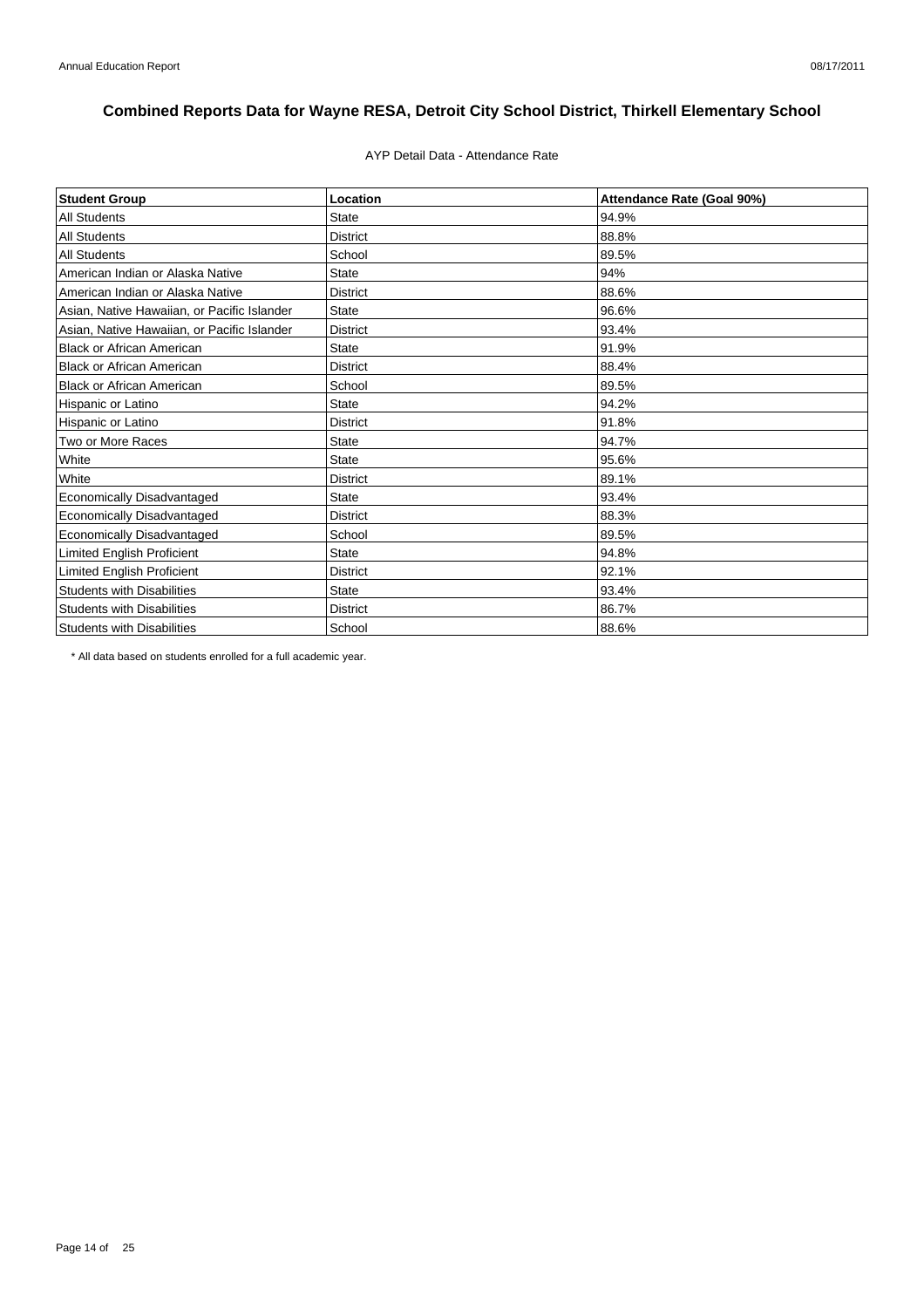Michigan Annual AYP Objectives for Reading/ELA

| School Year   | Grade 3 | Grade 4 | Grade 5 | Grade 6 | Grade 7 | Grade 8 | Grade 11 |
|---------------|---------|---------|---------|---------|---------|---------|----------|
| 2001-02       |         | 38%     |         |         | 31%     |         | 42%      |
| 2002-03       |         | 38%     |         |         | 31%     |         | 42%      |
| 2003-04       |         | 38%     |         |         | 31%     |         | 42%      |
| 2004-05       |         | 48%     |         |         | 43%     |         | 52%      |
| 2005-06       | 50%     | 48%     | 46%     | 45%     | 43%     | 41%     | 52%      |
| 2006-07       | 50%     | 48%     | 46%     | 45%     | 43%     | 41%     | 52%      |
| 2007-08       | 60%     | 59%     | 57%     | 56%     | 54%     | 53%     | 61%      |
| 2008-09       | 60%     | 59%     | 57%     | 56%     | 54%     | 53%     | 61%      |
| 2009-10       | 70%     | 69%     | 68%     | 67%     | 66%     | 65%     | 71%      |
| $ 2010 - 11$  | 78%     | 77%     | 76%     | 75%     | 74%     | 73%     | 79%      |
| $ 2011 - 12 $ | 86%     | 85%     | 84%     | 83%     | 82%     | 82%     | 86%      |
| $ 2012 - 13 $ | 93%     | 92%     | 92%     | 91%     | 91%     | 91%     | 93%      |
| $ 2013 - 14 $ | 100%    | 100%    | 100%    | 100%    | 100%    | 100%    | 100%     |

08/17/2011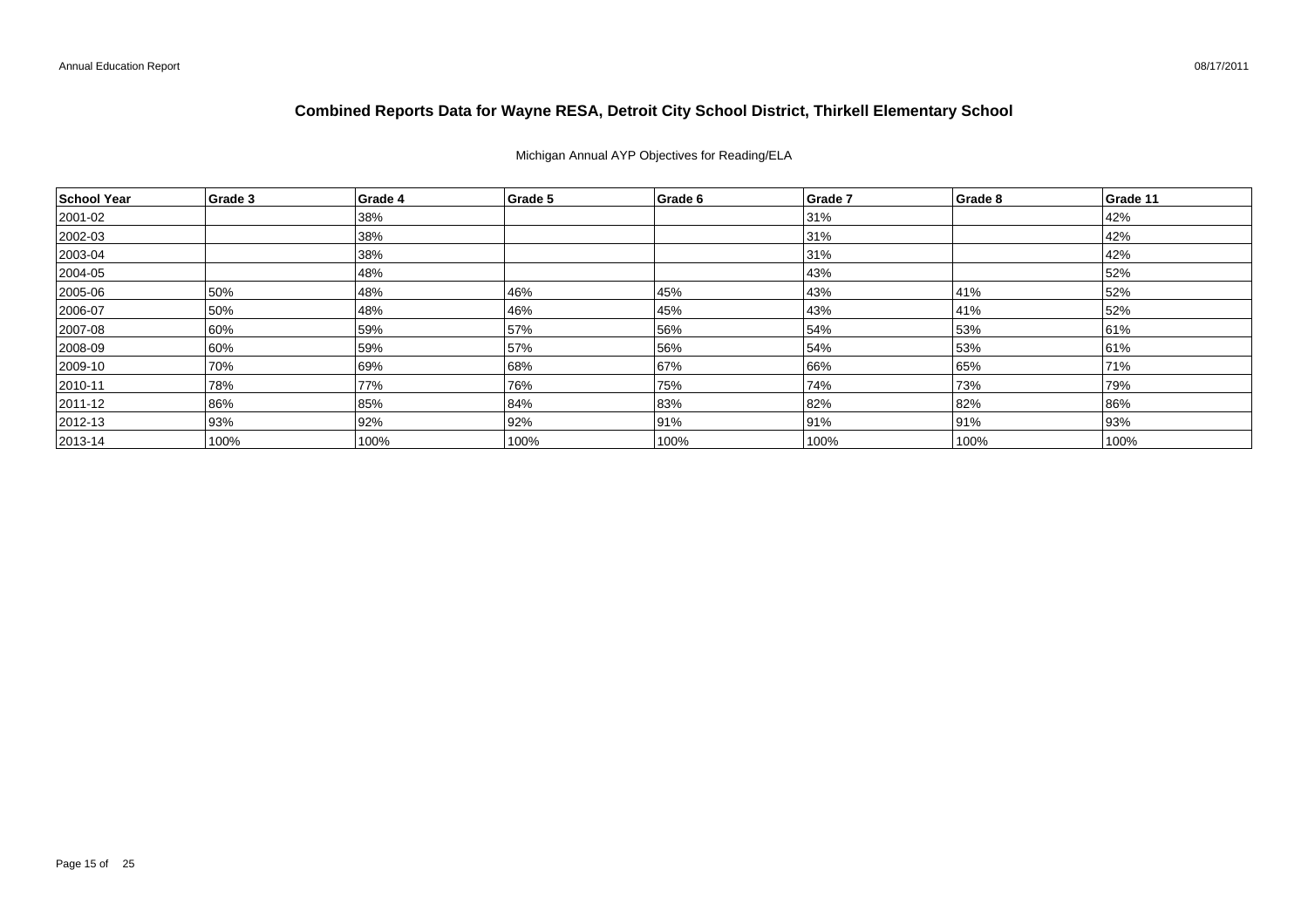#### Michigan Annual AYP Objectives for Mathematics

| School Year  | Grade 3 | Grade 4 | Grade 5 | Grade 6 | Grade 7 | Grade 8 | Grade 11 |
|--------------|---------|---------|---------|---------|---------|---------|----------|
| 2001-02      |         | 47%     |         |         |         | 31%     | 33%      |
| 2002-03      |         | 47%     |         |         |         | 31%     | 33%      |
| $ 2003 - 04$ |         | 47%     |         |         |         | 31%     | 33%      |
| 2004-05      |         | 56%     |         |         |         | 43%     | 44%      |
| 2005-06      | 59%     | 56%     | 53%     | 50%     | 46%     | 43%     | 44%      |
| 2006-07      | 59%     | 56%     | 53%     | 50%     | 46%     | 43%     | 44%      |
| 2007-08      | 67%     | 65%     | 62%     | 60%     | 57%     | 54%     | 55%      |
| 2008-09      | 67%     | 65%     | 62%     | 60%     | 57%     | 54%     | 55%      |
| 2009-10      | 67%     | 65%     | 62%     | 60%     | 57%     | 54%     | 55%      |
| $ 2010 - 11$ | 75%     | 74%     | 71%     | 70%     | 67%     | 66%     | 67%      |
| 2011-12      | 83%     | 82%     | 81%     | 80%     | 78%     | 77%     | 78%      |
| $ 2012 - 13$ | 91%     | 91%     | 90%     | 90%     | 89%     | 89%     | 89%      |
| $ 2013 - 14$ | 100%    | 100%    | 100%    | 100%    | 100%    | 100%    | 100%     |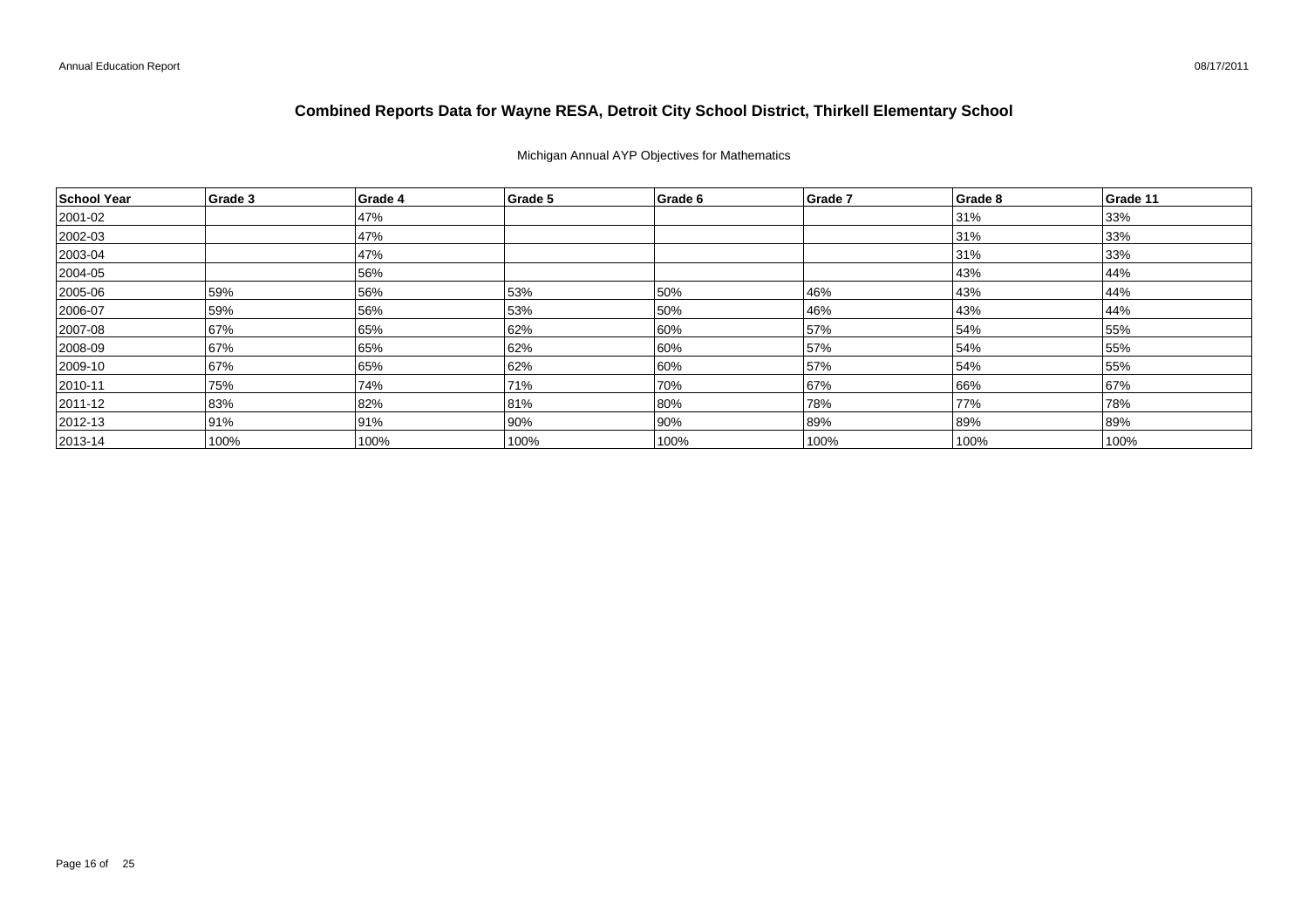School AYP Status

| <b>Title 1 Status</b> | <b>AYP ELA/Reading Status</b> | <b>AYP Mathematics Status</b> | <b>AYP Overall Status</b> | <b>∣Grade</b> | Education Yes Report Card   School Improvement Status   Years in Improvement |  |
|-----------------------|-------------------------------|-------------------------------|---------------------------|---------------|------------------------------------------------------------------------------|--|
| Yes                   | l Met                         | Met                           | l Met                     |               | IN/                                                                          |  |

% of Schools making AYP: 77.8%<br>% of Schools in School Improvement status: 11.1%<br>% of Schools in Corrective Action status: 0%<br>% of Schools in Restructuring status: 11.1%<br>% of Title I Schools in School Improvement status: 0%

% of Title I Schools in Restructuring status: 0%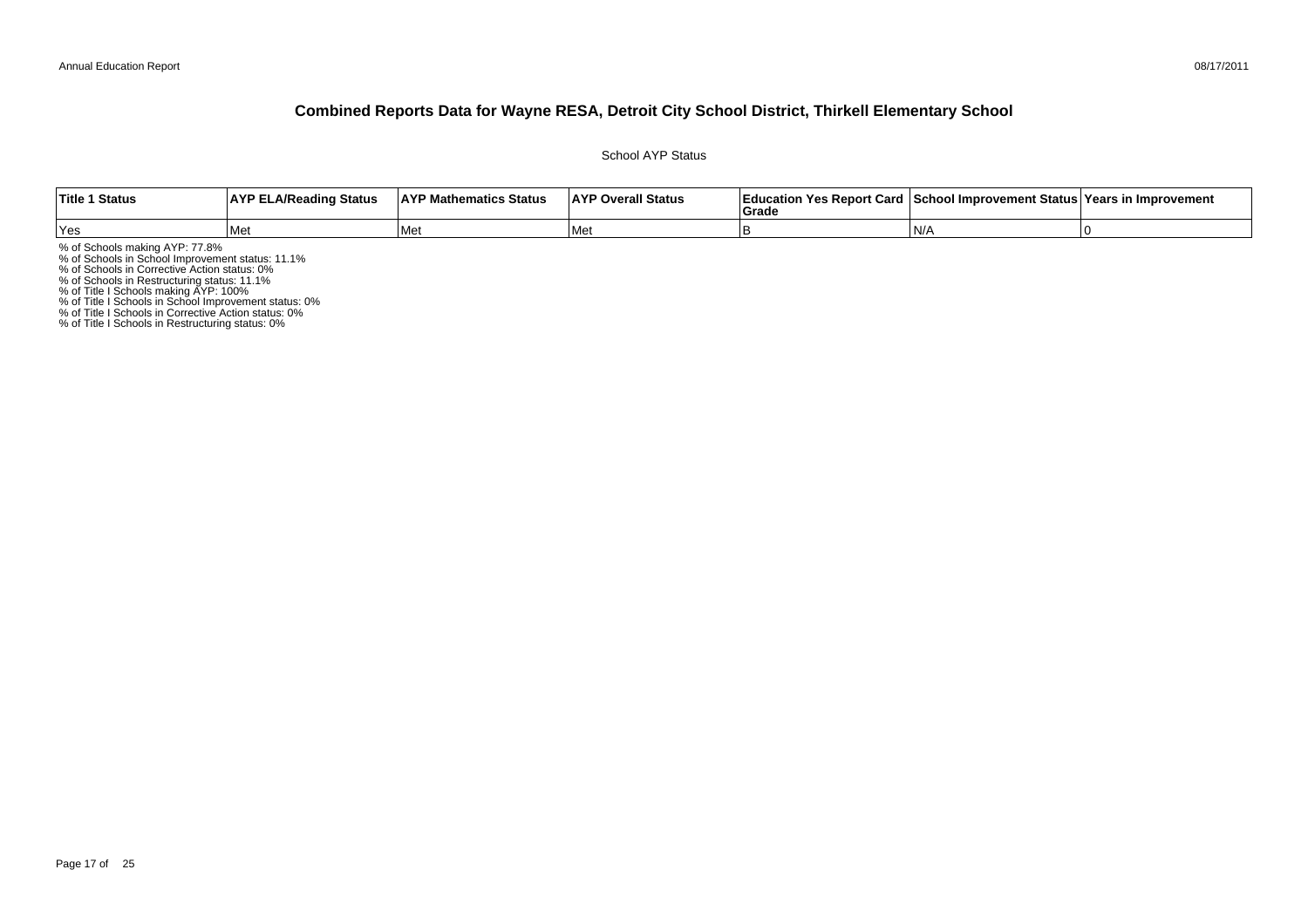Teacher Quality Data

|                                                                                                           | Other | 'B.A. | <b>M.A.</b>  | l Ph.D |
|-----------------------------------------------------------------------------------------------------------|-------|-------|--------------|--------|
| Professional Qualifications<br>of All Public Elementary and<br>Secondary School Teachers<br>In the School |       | Y     | $\sim$<br>ںے |        |

Professional Qualifications are defined by the State and may include information such as the degrees of public school teachers<br>e.g., percentage of teachers with Bachelors Degrees or Masters Degrees) or the percentage of fu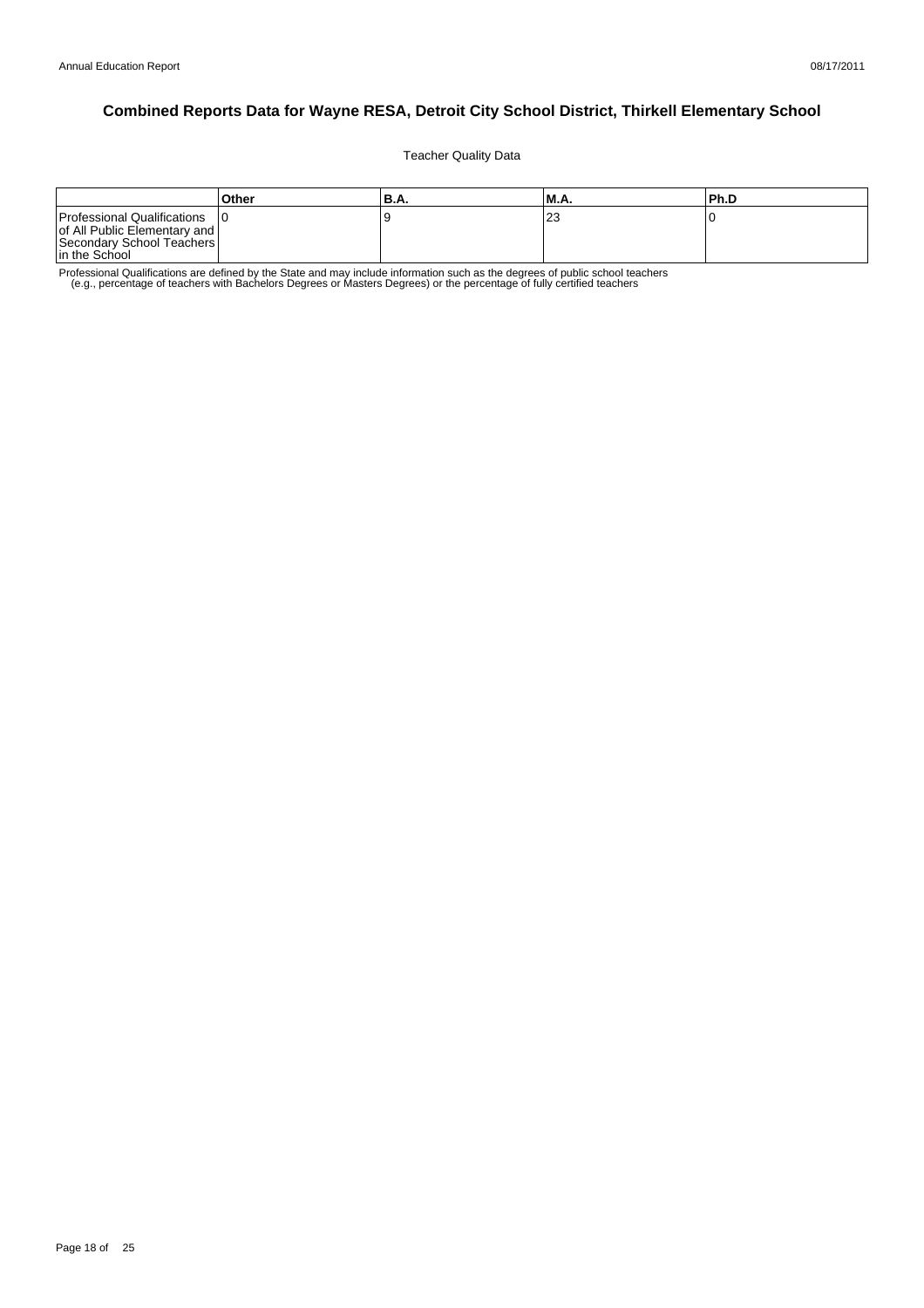Teacher Quality Data

|                                                                                                                 | <b>Certification Percent</b> |
|-----------------------------------------------------------------------------------------------------------------|------------------------------|
| Percentage of Public Elementary and Secondary School Teachers in the 10%<br>School with Emergency Certification |                              |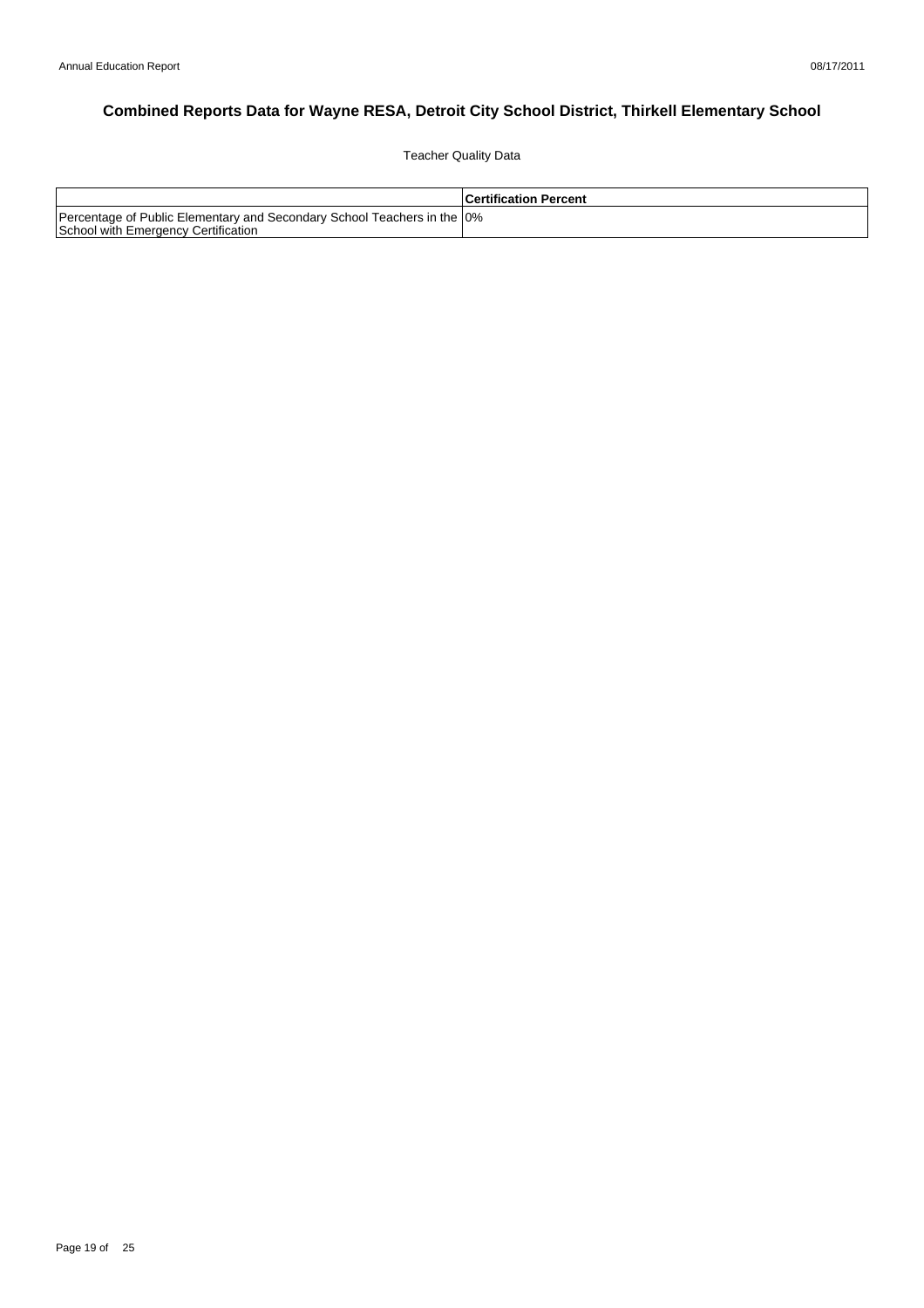Teacher Quality Data

|                                                                                                                        | School Aggregate |
|------------------------------------------------------------------------------------------------------------------------|------------------|
| Percentage of Core Academic Subject Elementary and Secondary<br>School Classes not Taught by Highly Qualified Teachers | 0%               |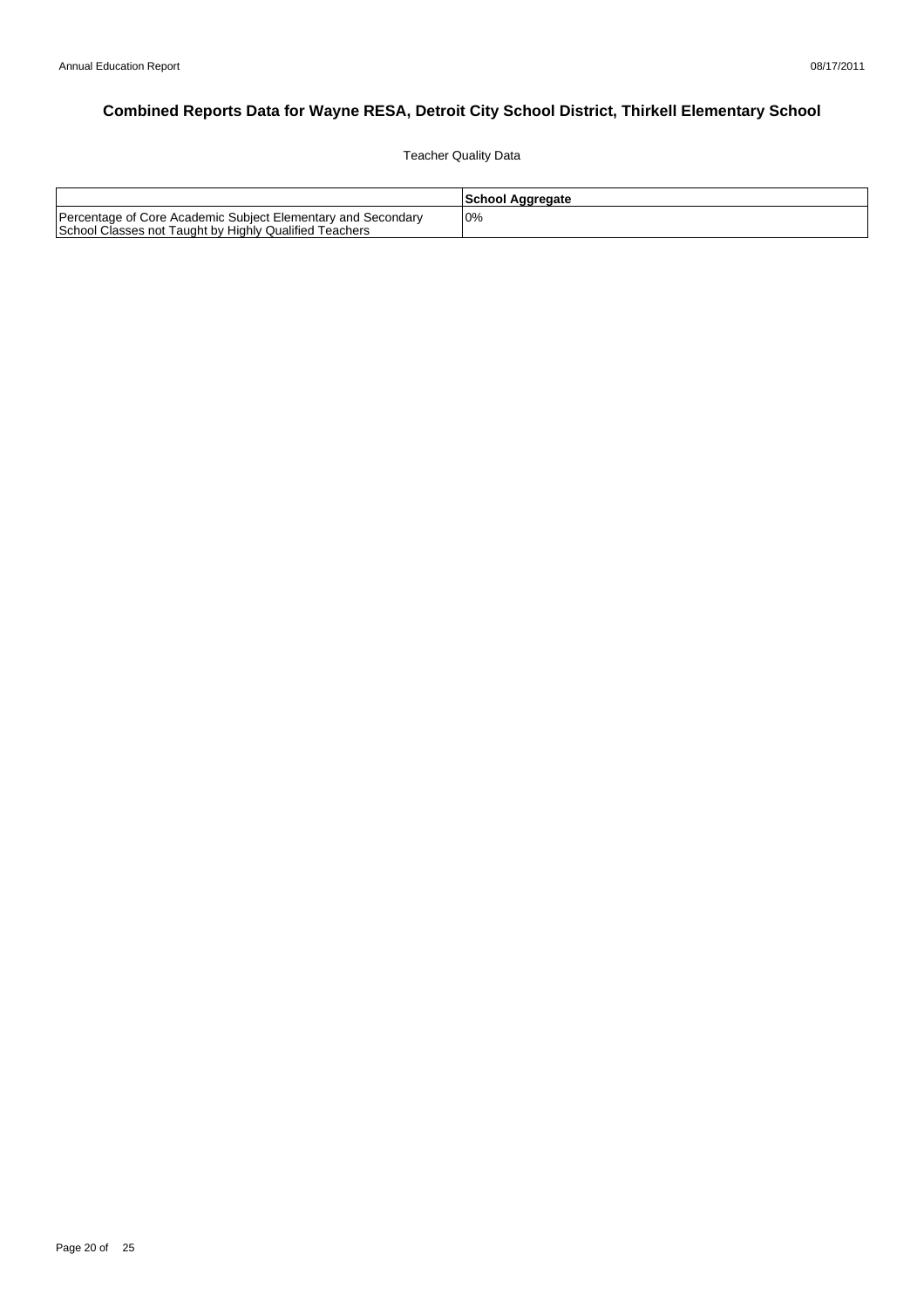| <b>Reporting Group</b>                                                                                         | <b>Percent of Students</b> | <b>Percent below Basic</b> | <b>Percent Basic</b> | <b>Percent Proficient</b> | <b>Percent Advanced</b> |
|----------------------------------------------------------------------------------------------------------------|----------------------------|----------------------------|----------------------|---------------------------|-------------------------|
| <b>All Students</b>                                                                                            | 100                        | 22                         | 43                   | 30                        | 5                       |
| Male<br>Female                                                                                                 | 50<br>50                   | 22<br>22                   | 41<br>45             | 30<br>29                  | 4                       |
| National Lunch<br>Program Eligility<br>Eligible<br>Not Eligible<br>Info not available                          | 43<br>56                   | 36                         | 47<br>40             | 16<br>40                  |                         |
| Race Ethnicity<br>White<br><b>Black</b><br>Hispanic<br>Asian Amer/Pacif Isl<br>American Indian<br>Unclassified | 71<br>20<br>5<br>3         | 14<br>52<br>29<br>13       | 43<br>39<br>51<br>32 | 37<br>9<br>19<br>36<br>ŧ  | 6<br>19                 |
| Student classified as<br>having a disability<br><b>SD</b><br>Not SD                                            | 12<br>88                   | 42<br>19                   | 39<br>44             | 17<br>31                  | 2<br>6                  |
| Student is an English<br>Language Learner<br><b>ELL</b><br>Not ELL                                             | 3<br>97                    | 48<br>21                   | 40<br>43             | 11<br>31                  | 5                       |

#### NAEP 2009 Grade 4 Mathematics Results

‡ Reporting Standards not met.<br>Note: Observed differences are not necessarily statistically significant. Detail may not sum to total because of rounding.<br>SOURCE: U.S. Department of Education. Institute for Education Scien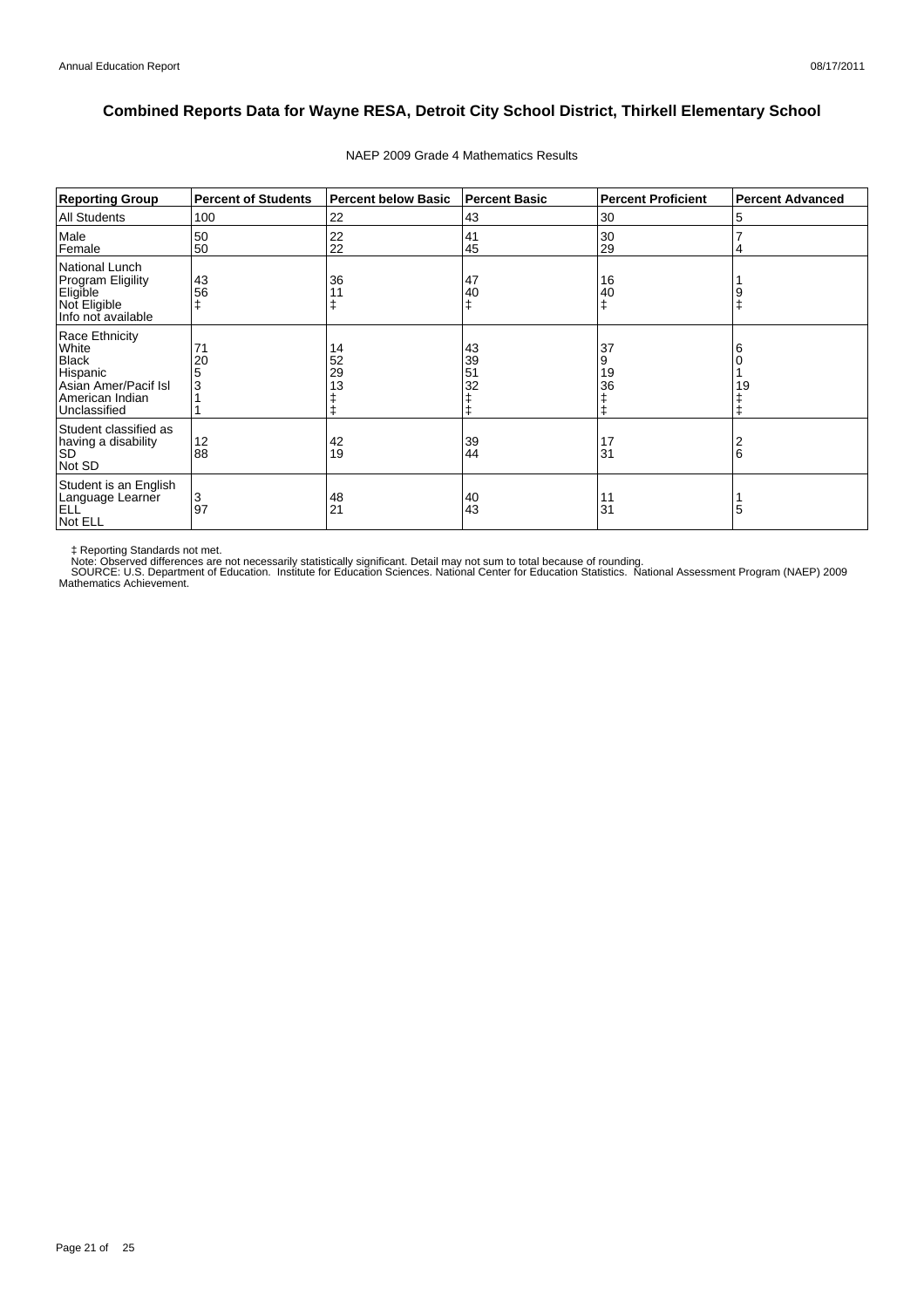| <b>Reporting Group</b>                                                                                         | <b>Percent of Students</b> | <b>Percent below Basic</b> | <b>Percent Basic</b> | <b>Percent Proficient</b>       | <b>Percent Advanced</b> |
|----------------------------------------------------------------------------------------------------------------|----------------------------|----------------------------|----------------------|---------------------------------|-------------------------|
| <b>All Students</b>                                                                                            | 100                        | 32                         | 37                   | 24                              |                         |
| Male<br>Female                                                                                                 | 51<br>49                   | 31<br>33                   | 37<br>38             | 24<br>24                        | 8<br>5                  |
| <b>National Lunch</b><br>Program Eligility<br>Eligible<br>Not Eligible<br>Info not available                   | 38<br>62                   | 50<br>21                   | 37<br>38<br>ŧ        | 12<br>31                        | 10                      |
| Race Ethnicity<br>White<br><b>Black</b><br>Hispanic<br>Asian Amer/Pacif Isl<br>American Indian<br>Unclassified | 74<br>18                   | 23<br>68<br>38             | 40<br>27<br>45<br>30 | 29<br>4<br>15<br>3 <sup>1</sup> | 28                      |
| Student classified as<br>having a disability<br><b>SD</b><br>Not SD                                            | 10<br>90                   | 75<br>27                   | 22<br>39             | 2<br>27                         |                         |
| Student is an English<br>Language Learner<br><b>ELL</b><br>Not ELL                                             | 2<br>98                    | 58<br>32                   | 32<br>37             | 10<br>24                        |                         |

#### NAEP 2009 Grade 8 Mathematics Results

‡ Reporting Standards not met.<br>NOTE: Detail may not sum to totals because of rounding. Some apparent differences between estimates may not be statistically significant.<br>NOTE: Detail may not sum to totals because of roundin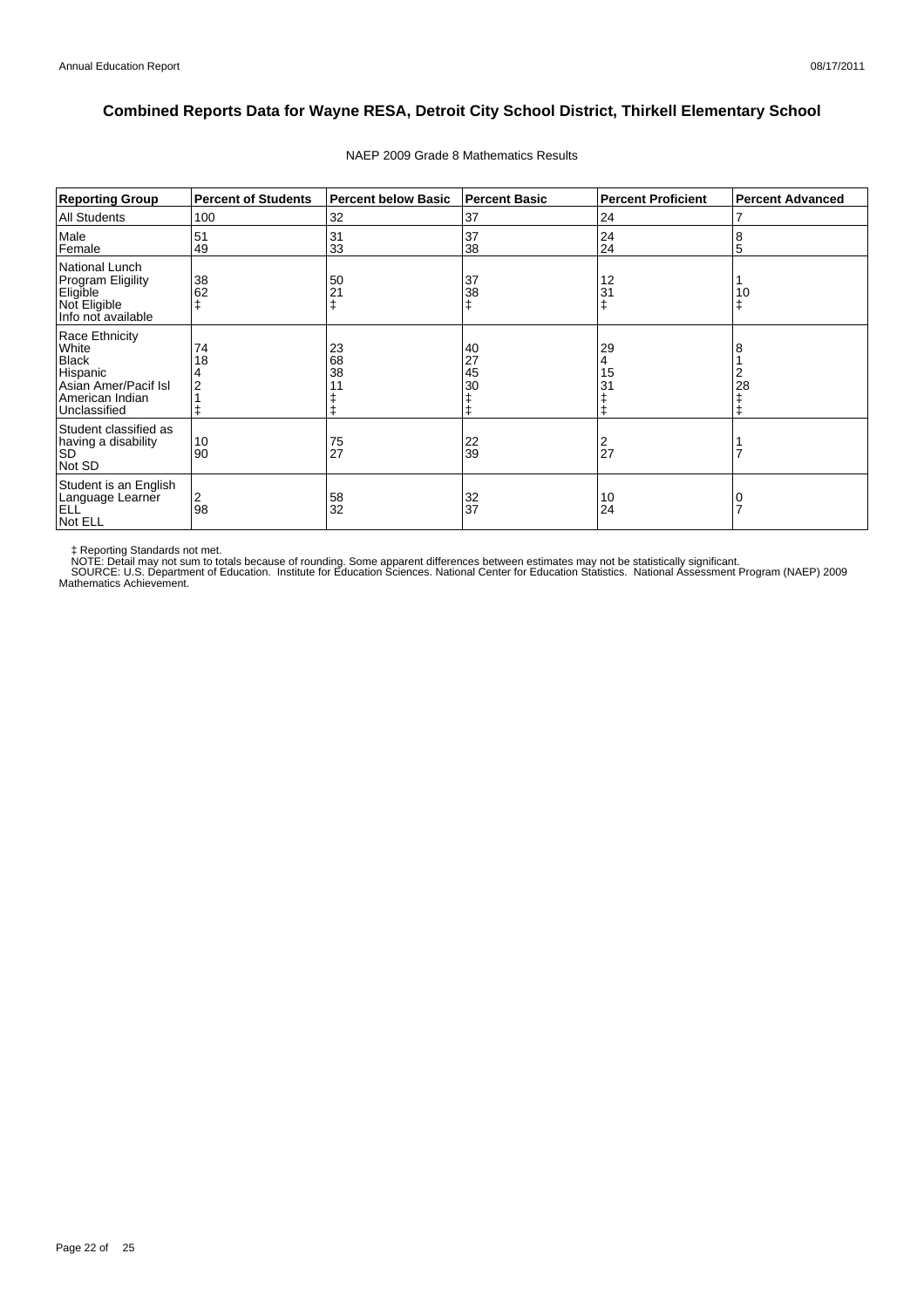| <b>Reporting Group</b>                                                                                         | <b>Percent of Students</b> | <b>Percent below Basic</b> | <b>Percent Basic</b> | <b>Percent Proficient</b> | <b>Percent Advanced</b> |
|----------------------------------------------------------------------------------------------------------------|----------------------------|----------------------------|----------------------|---------------------------|-------------------------|
| All Students                                                                                                   | 100                        | 36                         | 34                   | 23                        | 6                       |
| Male<br>Female                                                                                                 | 50<br>50                   | 39<br>32                   | 35<br>34             | 21<br>26                  | 5<br>8                  |
| National Lunch<br>Program Eligility<br>Eligible<br>Not Eligible<br>Info not available                          | 43<br>57<br>#              | 52<br>24                   | 33<br>36<br>ŧ        | 13<br>31                  | 2<br>10<br>ŧ            |
| Race Ethnicity<br>White<br><b>Black</b><br>Hispanic<br>Asian Amer/Pacif Isl<br>American Indian<br>Unclassified | 71<br>19                   | 28<br>65<br>49<br>21       | 36<br>26<br>34<br>37 | 28<br>15<br>25            |                         |
| Student classified as<br>having a disability<br><b>SD</b><br>Not SD                                            | 10<br>90                   | 66<br>32                   | 24<br>36             | 8<br>25                   |                         |
| Student is an English<br>Language Learner<br><b>ELL</b><br>Not ELL                                             | 3<br>97                    | 65<br>35                   | 26<br>35             | 9<br>24                   |                         |

#### NAEP 2009 Grade 4 Reading Results

# Rounds to zero

‡ Reporting Standards not met.<br>NOTE: Detail may not sum to totals because of rounding. Some apparent differences between estimates may not be statistically significant.<br>SOURCE: U.S. Department of Education, Institute of Ed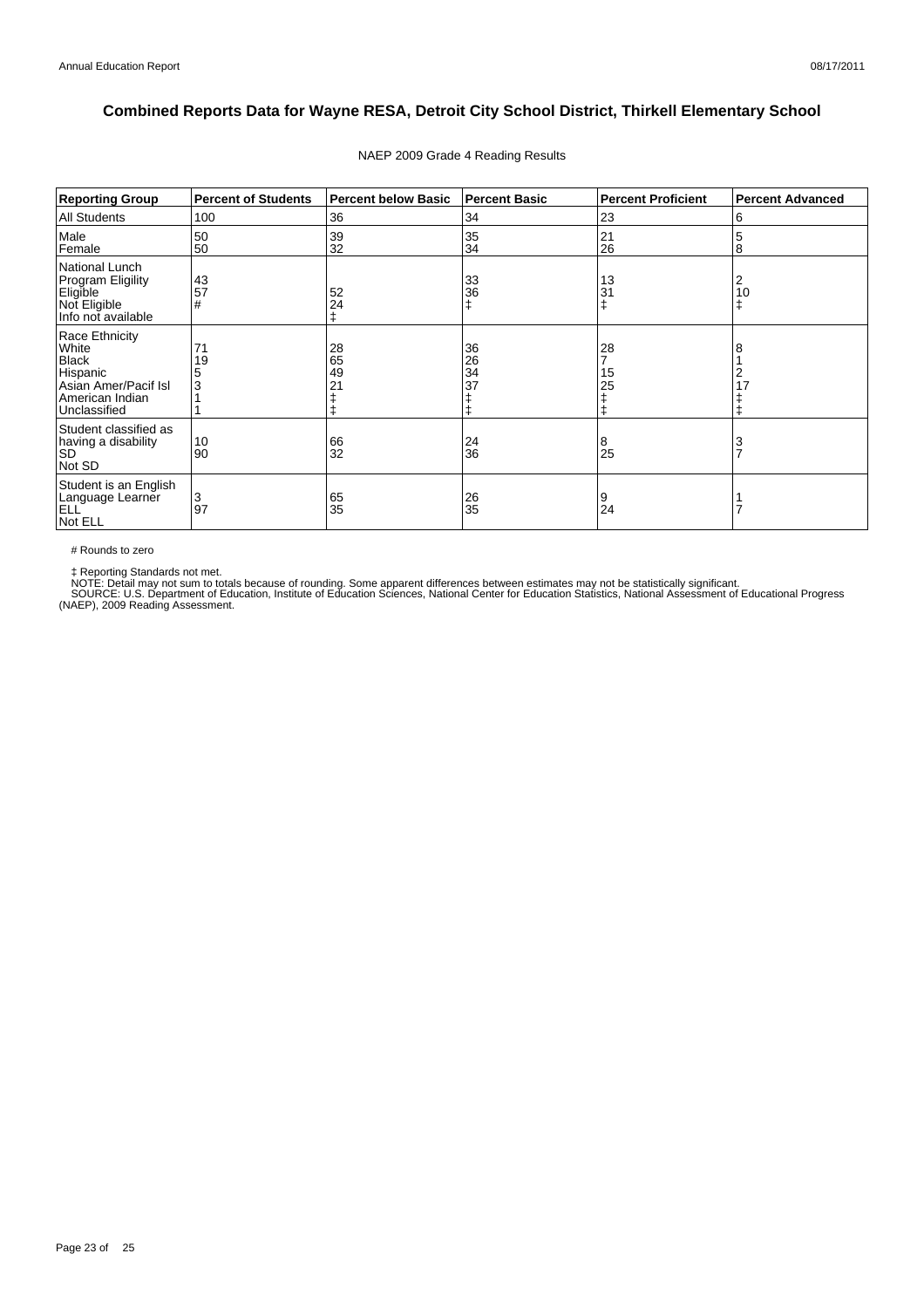| <b>Reporting Group</b>                                                                                         | <b>Percent of Students</b> | <b>Percent below Basic</b> | <b>Percent Basic</b> | <b>Percent Proficient</b> | <b>Percent Advanced</b> |
|----------------------------------------------------------------------------------------------------------------|----------------------------|----------------------------|----------------------|---------------------------|-------------------------|
| <b>All Students</b>                                                                                            | 100                        | 28                         | 41                   | 28                        | 3                       |
| Male<br>Female                                                                                                 | 51<br>49                   | 33<br>23                   | 42<br>41             | 23<br>32                  |                         |
| National Lunch<br>Program Eligility<br>Eligible<br>Not Eligible<br>Info not available                          | 37<br>62                   | 44<br>18                   | 41<br>42<br>ŧ        | 14<br>36                  |                         |
| Race Ethnicity<br>White<br><b>Black</b><br>Hispanic<br>Asian Amer/Pacif Isl<br>American Indian<br>Unclassified | 74<br>18                   | 21<br>54<br>40             | 32<br>37<br>34       | 32<br>9<br>24             | a                       |
| Student classified as<br>having a disability<br><b>SD</b><br>Not SD                                            | 9<br>91                    | 73<br>23                   | $^{22}_{43}$         | 4<br>30                   | #<br>3                  |
| Student is an English<br>Language Learner<br><b>ELL</b><br>Not ELL                                             | 2<br>98                    | 60<br>27                   | 33<br>42             | 8<br>28                   | #<br>3                  |

#### NAEP 2009 Grade 8 Reading Results

# Rounds to zero

‡ Reporting Standards not met.<br>NOTE: Detail may not sum to totals because of rounding. Some apparent differences between estimates may not be statistically significant.<br>SOURCE: U.S. Department of Education, Institute of Ed